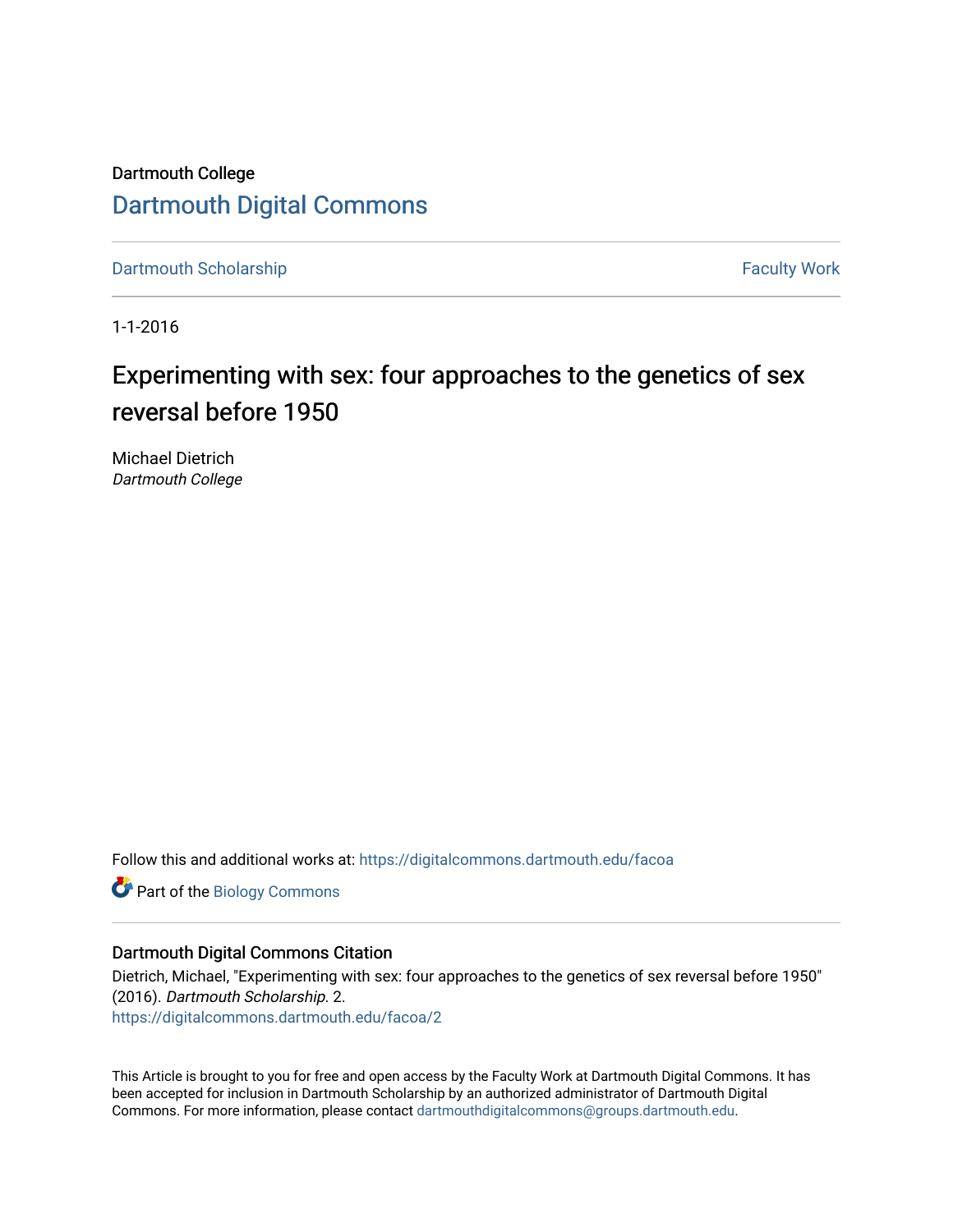*Experimenting with sex: four approaches to the genetics of sex reversal before 1950*

# **Michael R. Dietrich**

# **History and Philosophy of the Life Sciences**

ISSN 0391-9714 Volume 38 Number 1

HPLS (2016) 38:23-41 DOI 10.1007/s40656-015-0092-8 Stazione Zoologica Anton Dohrn

History<br>
and<br>
Philosophy<br>
of the<br>
Life Sciences

2016

2 Springer

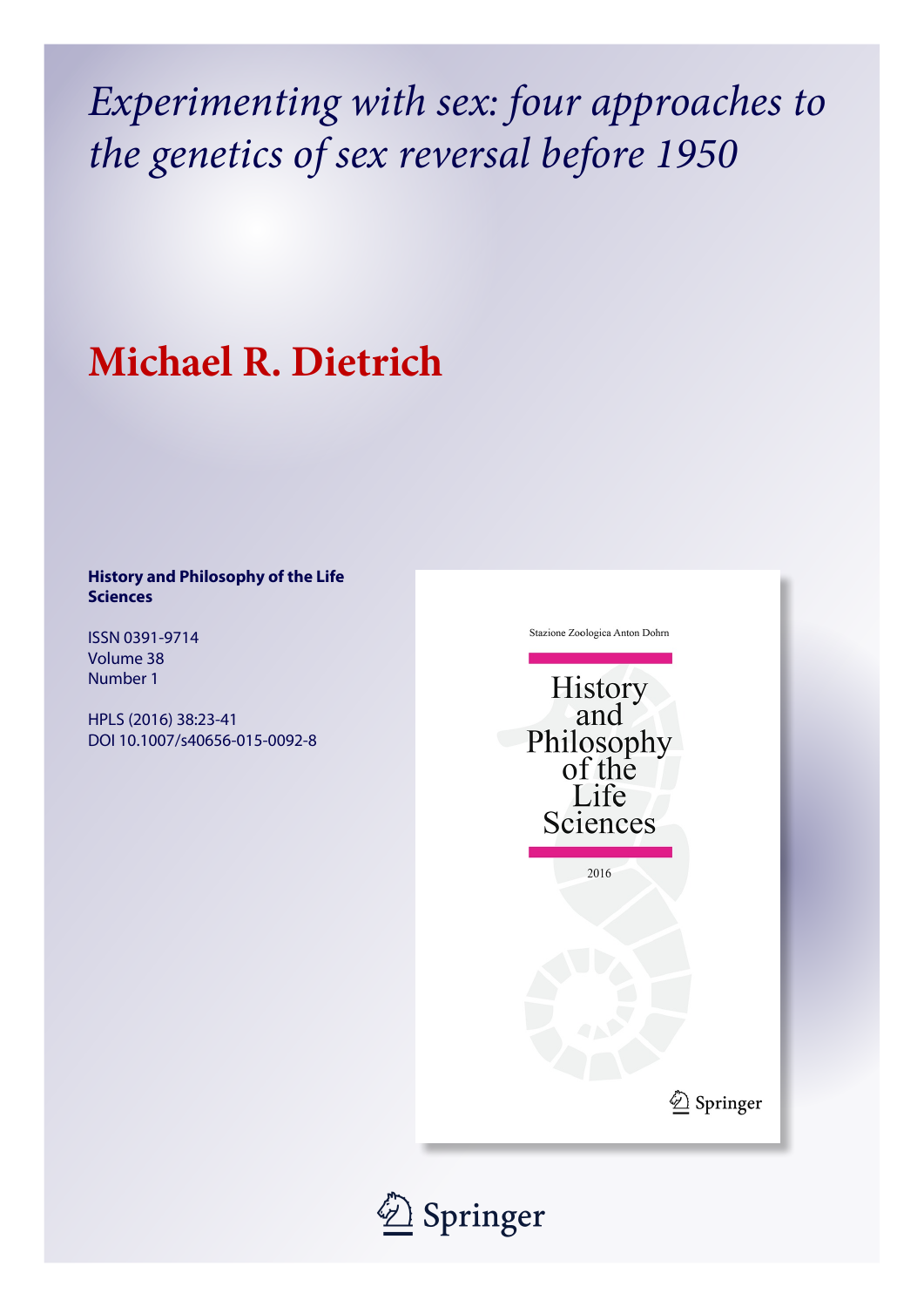**Your article is protected by copyright and all rights are held exclusively by Springer International Publishing AG. This e-offprint is for personal use only and shall not be selfarchived in electronic repositories. If you wish to self-archive your article, please use the accepted manuscript version for posting on your own website. You may further deposit the accepted manuscript version in any repository, provided it is only made publicly available 12 months after official publication or later and provided acknowledgement is given to the original source of publication and a link is inserted to the published article on Springer's website. The link must be accompanied by the following text: "The final publication is available at link.springer.com".**

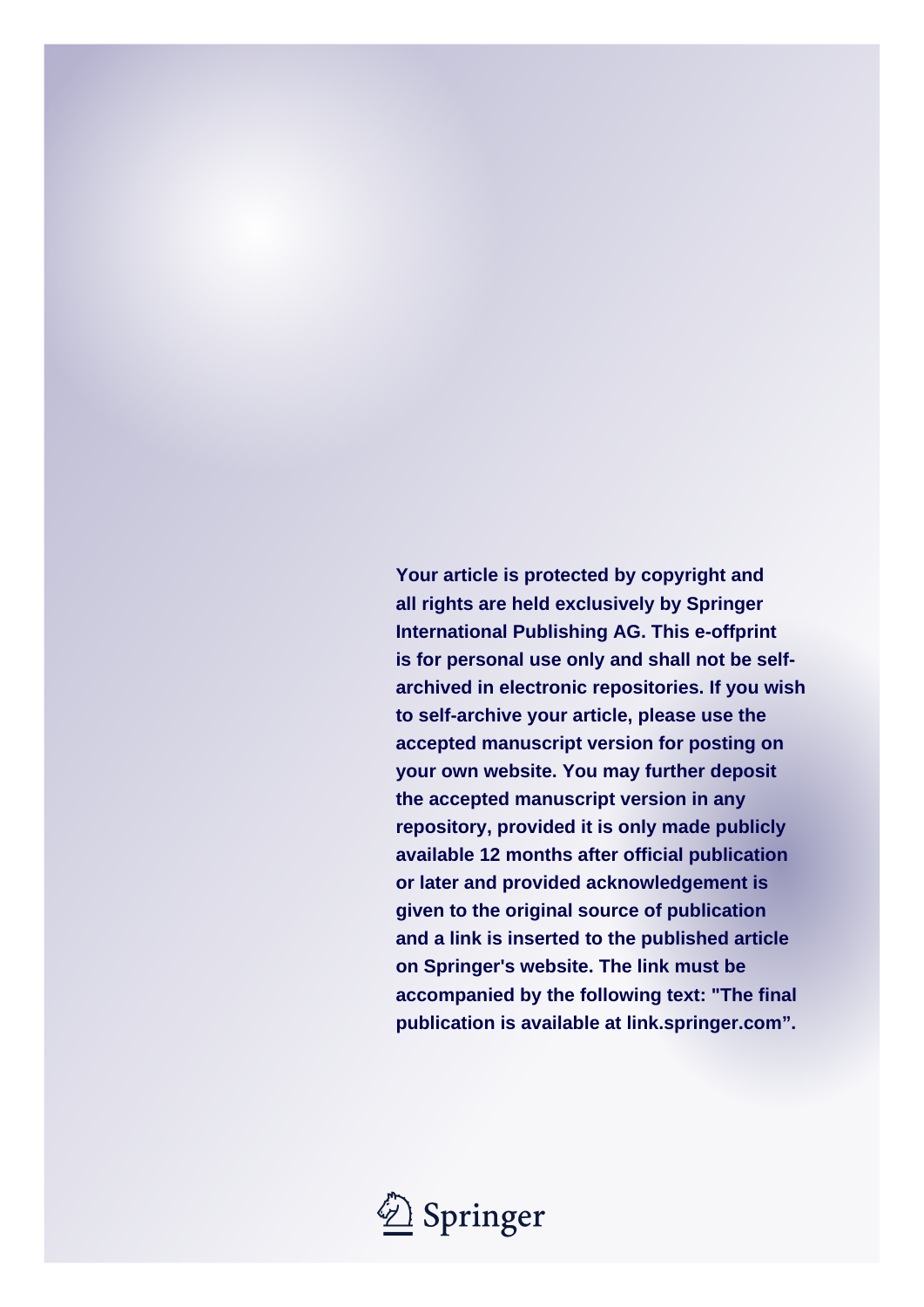HPLS (2016) 38(1):23–41 DOI 10.1007/s40656-015-0092-8

ORIGINAL PAPER



# Experimenting with sex: four approaches to the genetics of sex reversal before 1950

Michael R. Dietrich<sup>1</sup>

Received: 1 October 2014 / Accepted: 20 November 2015 / Published online: 15 December 2015 - Springer International Publishing AG 2015

Abstract In the early twentieth century, Tatsuo Aida in Japan, Øjvind Winge in Denmark, Richard Goldschmidt in Germany, and Calvin Bridges in the United States all developed different experimental systems to study the genetics of sex reversal. These locally specific experimental systems grounded these experimenters' understanding of sex reversal as well as their interpretation of claims regarding experimental results and theories. The comparison of four researchers and their experimental systems reveals how those different systems mediated their understanding of genetic phenomena, and influenced their interpretations of sex reversal.

Keywords Sex reversal · Sex determination · Genetics · Experimental systems

#### 1 Introduction

Tatsuo Aida (1871–1957) raised Medaka for most of his life. The little brown and grey fish were found in rice paddies and streams all over Japan. Fanciers as early as the Edo period in the eighteenth century had introduced them into garden ponds, and took note of the occasional fish with a splash of red, orange, or white (Kinoshita et al. [2009](#page-20-0); Hori [2011](#page-20-0), p. 3). These bright new varieties were bred and circulated among Medaka enthusiasts in the early twentieth century, when Aida began his own ponds.

As an instructor at the Kyoto Technical High School, Aida saw an opportunity to combine his interest in raising Medaka and the new science of genetics. Aida had earned a degree in zoology from Tokyo Imperial University in 1896, and established himself as a specialist in marine invertebrates as a college instructor in Kumamoto

 $\boxtimes$  Michael R. Dietrich michael.dietrich@dartmouth.edu

<sup>&</sup>lt;sup>1</sup> Department of Biological Sciences, Dartmouth College, Hanover, NH 03755, USA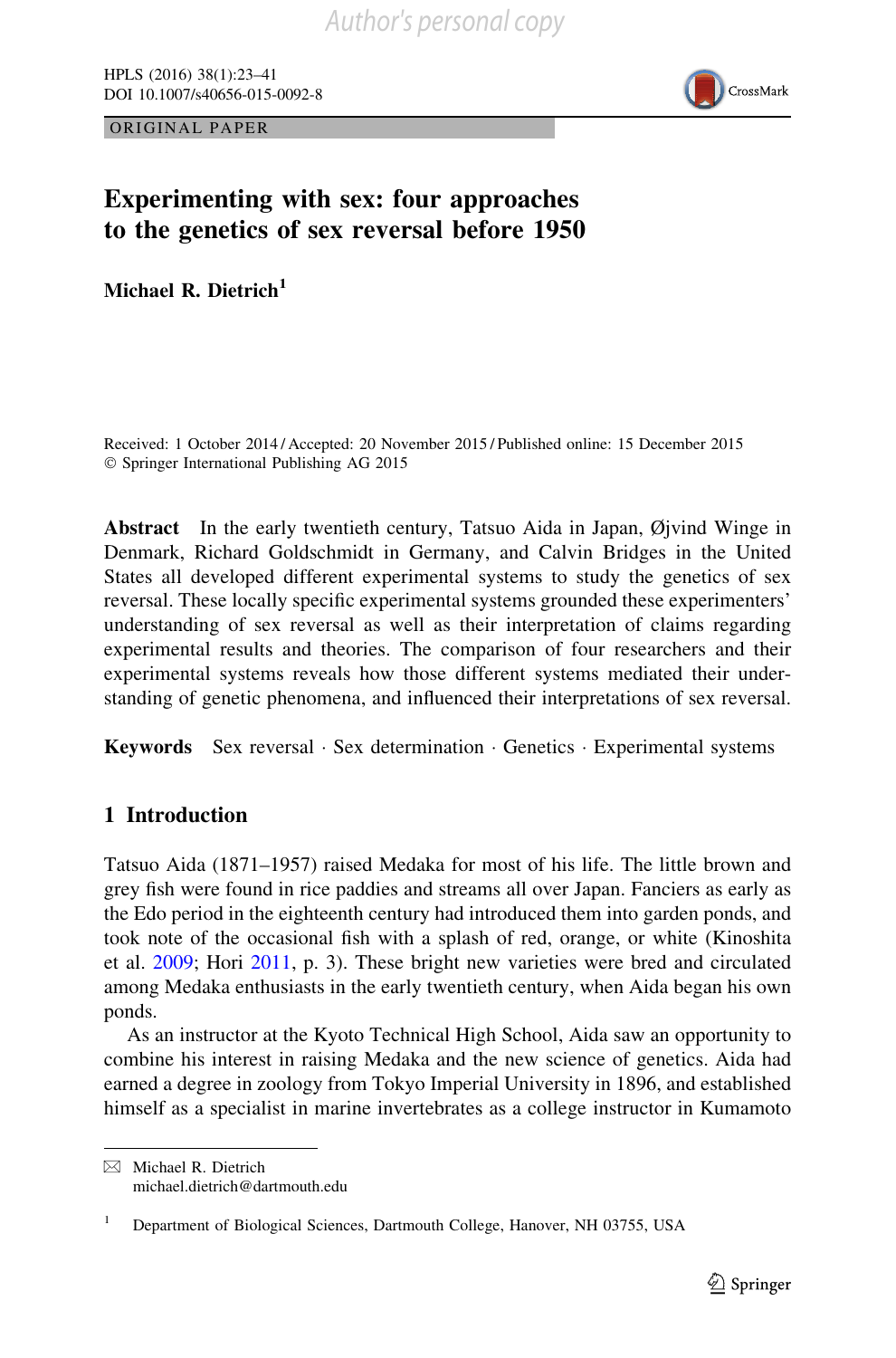(Komai [1958](#page-20-0)). Beginning in 1913, Aida turned his attention to the colors of Medaka as Mendelian traits: as discrete pairs of characters that corresponded to combinations of discreet genes. Over the next 7 years, Aida performed hundreds of matings with the color varieties of Medaka in order to establish that they followed Mendelian patterns of inheritance. Mendelian genetics was growing in popularity among Japanese biologists, and Aida's discovery, by itself, was really not a novel achievement when he published his paper in Genetics in 1921 (Aida [1921](#page-18-0); Ishiwara [1917;](#page-20-0) Toyama [1916;](#page-21-0) Onaga [2015;](#page-20-0) Iida [2009](#page-20-0), [2015\)](#page-20-0). What caught Aida's attention, and that of other biologists around the world, was that Aida had discovered that the sex chromosomes seemed to be exchanging color genes. Aida had established that female Medaka carried two X chromosomes, and male Medaka carried an X and a Y chromosome. He had also established that white color was recessive and red color was dominant. With these principles, Aida arranged a set of matings that should have produced all white females and all red males. But in his backyard ponds, Aida found two red females and a white male among his expected brood of hundreds of fish. Puzzled by these three oddities, Aida postulated that there had been an exchange of the red gene from the Y to the X chromosome—something that had never been observed or even thought possible, because the X and Y chromosomes were assumed to be too different from each other to allow exchange.

Geneticists are trained to treasure their exceptions and oddities (Bateson [1908](#page-18-0)) this is what drew Aida to those colorful fish. For the next 9 years, he experimented with the white and red orange fish. By the time he published again in 1930, the story had become even stranger. In most animals the ratio of males to females is remarkably constant with equal numbers of both sexes. Oddly, Aida's experiments tended to produce very few males, and when he bred the few males over several generations the proportions did not remain constant—the number of males increased but did not reach 50 % (Aida [1930\)](#page-18-0). Aida thought he could explain this with a bit of chromosomal dynamics called non-disjunction, where the sex chromosomes do not separate during cell division and some gametes end up with an extra X or an extra Y chromosome.

Enter Øjvind Winge (1886–1964), a Danish biologist who had been doing similar experiments with guppies. Winge had also produced broods with skewed sex ratios. His explanation, however, was radically different from Aida's. Winge proposed that some of his female guppies were not as female as some of the others. Some were sex reversals: they were chromosomally male, but had developed into fish with female bodies (Winge [1930](#page-21-0)). This not only called into question Aida's interpretation in terms of non-disjunction, it destabilized the equation of chromosomal constitution with bodily sex and raised foundational issues about the nature of sex and what it meant to experimentally produce its reversal.

By 1936, Aida accepted that his Medaka had undergone sex reversal, but, as we shall see, his understanding of sex reversal had important differences from that of his European colleagues (Aida [1936\)](#page-18-0). Aida now found himself in dialogue with Winge in Denmark, Richard Goldschmidt (1878–1958) in Germany, and Calvin Bridges (1889–1938) and others in the United States. All were pursuing research programs on the genetics of sex reversal and sex determination, but each had built a different experimental system using different organisms.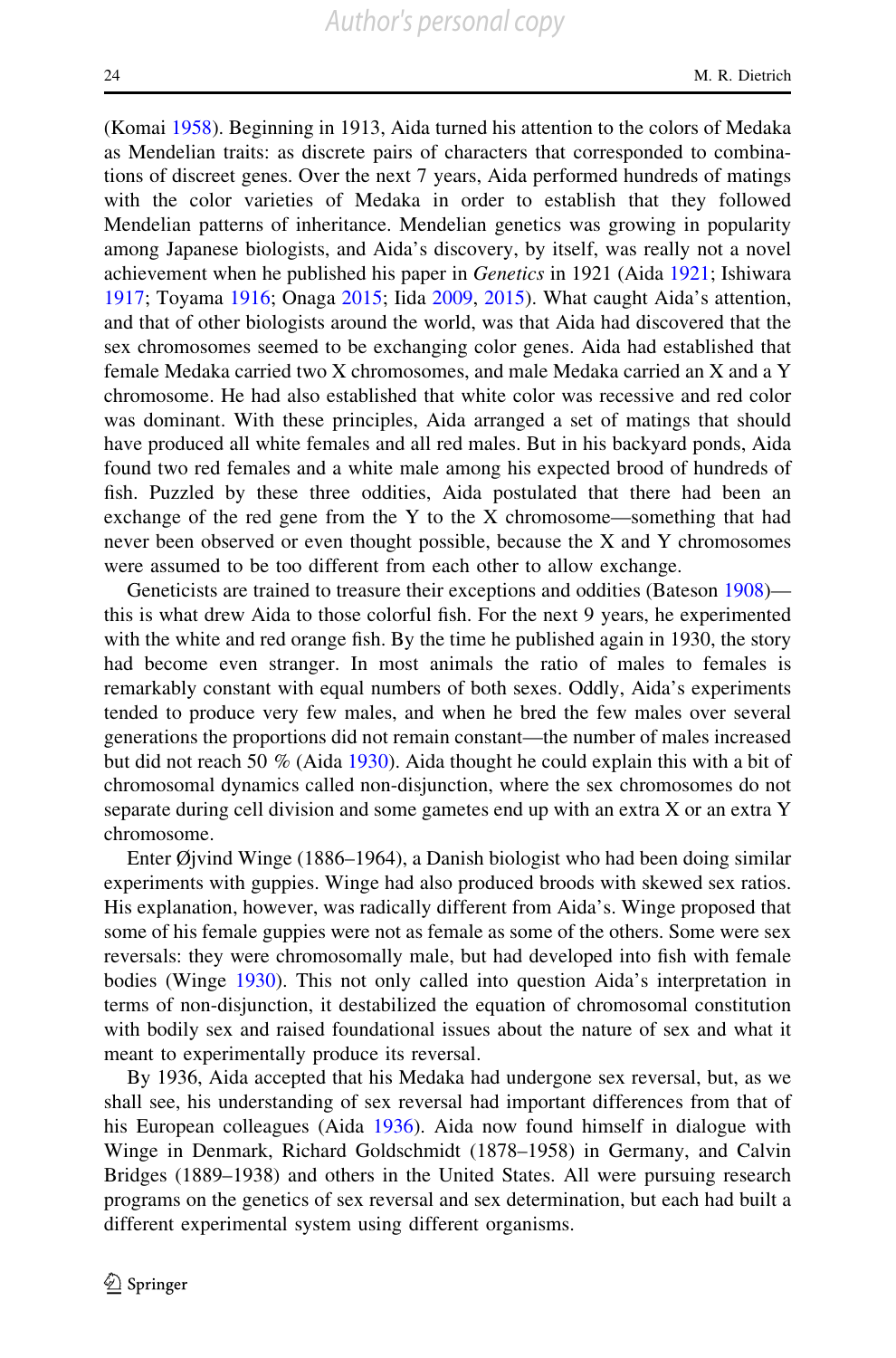#### Experimenting with sex… 25

An experimental system encompasses how a researcher constitutes a scientific object and creates a means of interacting with the world. Experimental systems generate differences that can be marked and thereby initiate a chain of inscriptions leading to a representation of the scientific object (Rheinberger [1992a](#page-20-0), [b](#page-20-0), [1997\)](#page-20-0). Aida, his Medaka, his set of pools in his backyard, and the ways in which he managed their mating and growth all constituted an experimental system that Aida both created and was a part of as he tried to create and mark differences, like the white male fish reported in 1921. Aida's experimental system transformed his Medaka from beautiful fish to objects of genetic analysis. While this system became Aida's means of experimental interaction with the world and allowed him to generate scientific knowledge, the system was powerfully constraining. Hans-Jörg Rheinberger makes this point through Francois Jacob, who wrote: ''In biology, any study thus begins with the choice of a 'system.' On this choice depends the experimenter's freedom to maneuver, the nature of the questions he is free to ask, and even, often, the type of answer that he can obtain'' (Quoted in Rheinberger [1997](#page-20-0), p. 25). Aida's system was built to generate specific kinds of differences and marks that he thought would address specific genetic questions. If he wanted to ask different questions or constitute other kinds of scientific objects, he would have to build a new experimental system. But, scientists often grow comfortable with, even fond of, their experimental systems. After years of coaxing the world to work with them through an experimental system, they become personally invested in their systems.

In this essay, I trace the history of early genetic research on sex reversal through the experimental systems constituted by Tatsuo Aida in Japan, Øjvind Winge in Denmark, Richard Goldschmidt in Germany, and Calvin Bridges in the United States. While each of these researchers developed unique experimental systems, they all developed theories of genetic sex determination that rested on the relative balance of male and female determining genes in their organisms. Differences in their experimental systems, however, were reflected in how they understood sex itself, as a male–female binary or as a gradation between male and female. Their differing abilities to experimentally manipulate the sex determination process and reliably produce intersexes and sex reversals in turn influenced their proposals for the contribution and balance of sex chromosomes, autosomes, and cytoplasmic factors. These divergent and locally specific experimental systems mediated the constitution of different versions of the balance theory of sex. Disagreement was inevitable as Goldschmidt, Winge, and Aida argued that their balance theories best explained not only their own results, but the results of the other three researchers. As they weighed the pros and cons of each interpretation, the ultimate value of any theoretical interpretation rested in how well it conformed to their own experimental system and its particular constitution of the phenomena of sex, its determination, and its reversal.

#### 2 Inventing intersexes

On July 28, 1916, Richard Goldschmidt stood before the leaders of American biology, assembled for the summer at the Marine Biological Laboratory in Woods Hole, and declared that the elementary mechanism for the ''sex-problem'' had been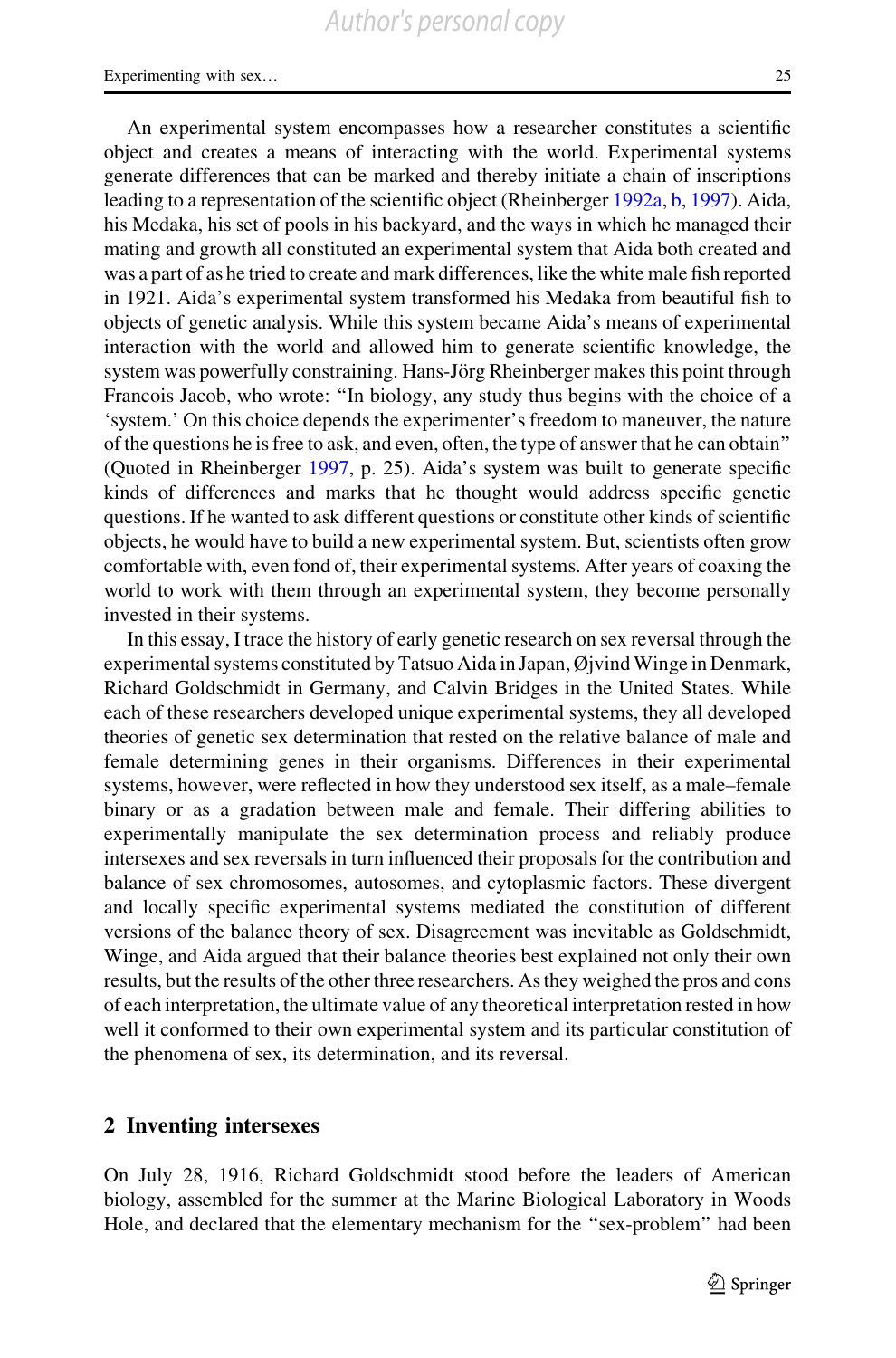solved (Goldschmidt [1916\)](#page-19-0). With characteristic bombast, Goldschmidt proclaimed that ''there is hardly another problem which has been such a playground for dilettantism, and if we look through older literature on the sex-problem we find almost as many philosophers and economists inventing sex-theories as there are biologists.'' Fortunately the ''absolute ignorance'' of the past had been replaced by the ''hopeful knowledge'' secured by the facts of Mendelian inheritance and the cytological study of chromosomes. Goldschmidt was preaching to the choir, of course. Everyone in the room agreed that chromosomes provided the physical basis for heredity, and that male and female sexes were correlated with possessing either two copies of the same accessory or sex chromosome (two X chromosomes, for instance) or two different sex chromosomes (an X and a Y chromosome, for instance) (Maienschein [1984;](#page-20-0) Richardson [2013\)](#page-20-0). Accepted experiments on the inheritance of sex specific traits had also established that the sex chromosomes carried sex factors involved in the determination of bodily sex.

The fact that Goldschmidt celebrated the chromosomal theory of heredity and research on the inheritance of sex-linked traits was not accidental. This research had been done by the prominent American biologist, Thomas Hunt Morgan (1866–1945), and his research group, who happened to be in the room at MBL that day (Allen [1974;](#page-18-0) Kingsland [2009\)](#page-20-0). Goldschmidt was seeking common ground before articulating the point of departure for his own research. Having established the chromosomal basis for the sex-problem, he could move on to more fine-grained questions, like what are sex factors and how do they work? And ''are the two sexes clean-cut alternatives and is it therefore impossible to transform one into the other, or are they nothing but limiting points of a series, which might approached each other or be interchanged?'' Goldschmidt quickly mentioned the experiments that Eugen Steinach was then performing to change the sexual characteristics of animals through castration and transplantation of testis and ovaries in order to introduce his own alternative approach to experimenting with sex by genetic means (Steinach [1916;](#page-21-0) Sengoopta [1992\)](#page-21-0).

As an assistant in Richard Hertwig's laboratory in Munich, Goldschmidt had been immersed in the problem of sex determination early in his scientific career (Goldschmidt [1960](#page-19-0); Stern [1967;](#page-21-0) Littlefield and Bryant [1980;](#page-20-0) Richmond [1986;](#page-20-0) Satzinger [2009;](#page-21-0) Klöppel [2010\)](#page-20-0). Although his own work was initially on the development of nervous systems, with the rise of genetics, Goldschmidt decided to approach the topic of sex determination from a Mendelian standpoint. Using different varieties of the gypsy moth, Lymantria dispar, Goldschmidt discovered in 1911 that he could produce a kind of intermediate between male and female. Lymantria moths were usually sexually dimorphic: females were large with dark bands on white wings, while males were small with brown wings. When two distinct geographic varieties of Lymantria were mated, however, the offspring were not dimorphic. Instead they produced offspring with intermediate sexual characteristics. In particular, Goldschmidt's original cross of Lymantria in 1911 was between a European species, Lymantria dispar, and an Asian species, Lymantria japonica (Goldschmidt [1911\)](#page-19-0). When he mated Japanese female moths to European males the resulting offspring produced ''normal'' males and females. When he mated European females with Japanese males, however, the male offspring appeared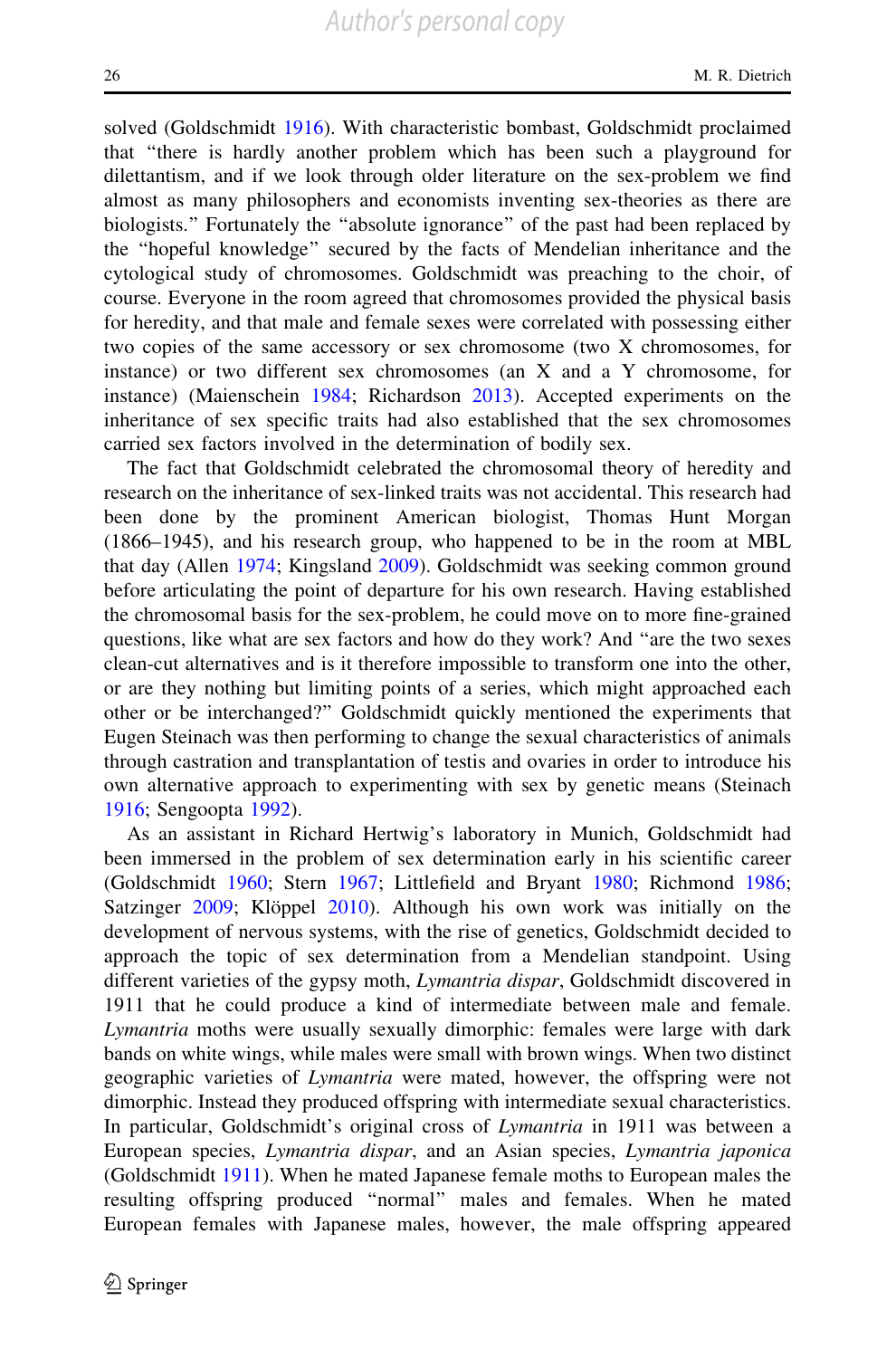normal, but the females ''showed in all their bodies admixtures of male characters'' (Goldschmidt [1916;](#page-19-0) Dietrich [2000a\)](#page-19-0). Because these offspring were intermediate between male and female, Goldschmidt realized that they were not gynandromorphs or hermaphrodites that had both male and female features. Instead, Goldschmidt called these sexual intermediates, intersexes.

Goldschmidt's early experiments with *Lymantria* established that intersexuality was hereditary when he was able to mate intersexual moths with normal moths to produce further generations with intersexual and normal offspring. Moreover, as he began to collect different strains of *Lymantria* from different regions of Germany and Japan, and then mate those with each other, he found that these matings seemed to produce different forms of intersexual offspring. Thus, the problem of understanding the genetic basis of sex determination in *Lymantria* became bound up with the study of their geographic variation. The idea that different geographic races would produce intersexes took Goldschmidt to Japan several times in order to collect *Lymantria* from different regions, where he discovered important geographic differences that supported the production of intersexes between moths from separate regions of Japan. These "geographic races" of Lymantria, thus, formed the material basis for a huge number controlled matings intended to reveal the genetic foundations for sex determination. Goldschmidt's work on Lymantria culminated in his 185-page essay in 1934 (Goldschmidt [1934](#page-19-0)). His careful study of the geographic variation in Lymantria across the Japanese archipelago was ground breaking research that became widely cited in the evolution literature (Goldschmidt [1940;](#page-19-0) Dietrich [1995](#page-19-0), [2000b\)](#page-19-0).

To a basic genetic experimental system that centered around the controlled mating of individuals across generations and the tracking of bodily differences from generation to generation, Goldschmidt added the systematic study of geographic varieties as manifest in the number of different forms of offspring and the degree of intersexuality produced in these sets of laboratory matings. This experimental system was created by Goldschmidt in his laboratory in Berlin, and in the United States and Japan, during visits there. The thousands of moths required for these experiments had to be kept alive for many months and in separate cages during mating season. This required both dedicated space and a dedicated staff.

Goldschmidt's interpretative explanation of sex determination rested on the idea that each individual contained ''the anlagen for either sex'' (Goldschmidt [1916,](#page-19-0) p. 709). Bodily sex was the result of a balance between male and female genetic factors that allowed the determination process to be temporally regulated. Following a suggestion from Theodosius Dobzhanksy, Goldschmidt used the term ''factor,'' not ''gene,'' because he could not determine where the factor was located on the chromosome or even if it was a single gene or a cluster of genes (Goldschmidt [1934,](#page-19-0) p. 22). Following the work of many geneticists and cytologists, Goldschmidt accepted that the sex chromosomes were bearers of some of the sex factors, while non-sex chromosomes or autosomes carried others (Richardson [2013\)](#page-20-0). As we will see, Goldschmidt also argued that female sex factors in *Lymantria* could be transmitted non-chromosomally though the cell cytoplasm. Which bodily sex appeared, depended on the quantitative relation between the strength of the male and female genetic factors. Each factor did not produce a unitary trait; it produced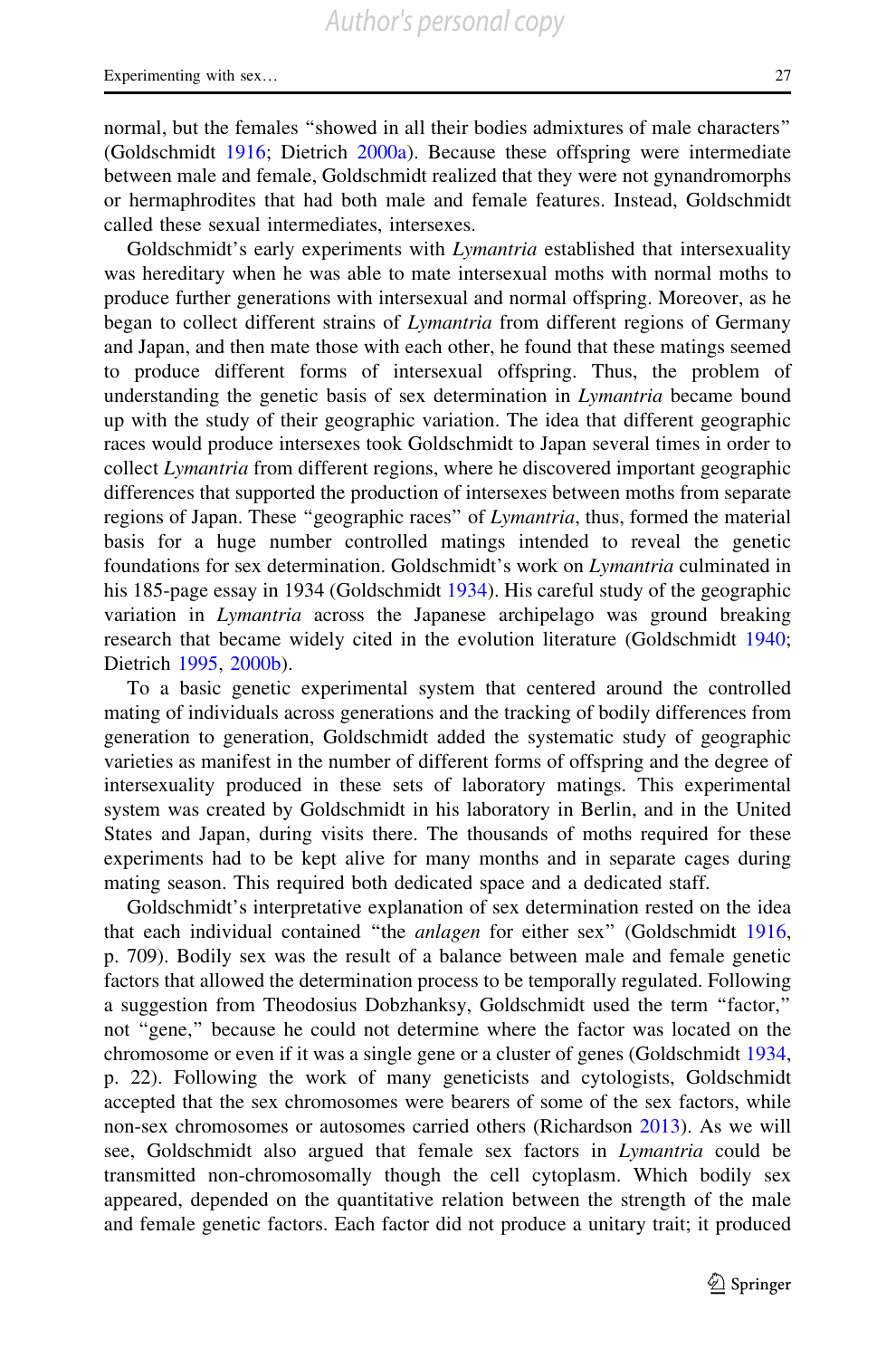some substance (an enzyme or hormone perhaps) in some quantity. Because quantity and rate of production could vary, the potency or valence of the factor was said to vary, to lie in a range from strong to weak. According to Goldschmidt a normal female contained a female factor (F) and was heterozygous for the male factors (Mm). Females were thus designated FMm, while males were designated FMM. If both factors in the MM pair were weak and the Female factor was strong, the female would predominate over the male and produce an intersex or even possibly a male, which appeared completely female. The balance required to produce male and female offspring depended on the strengths of the female and male factors being in the quantitative relationship represented by the following inequality:  $F > M < MM$  (Goldschmidt [1934](#page-19-0), p. 100). Each factor was postulated to produce a product, probably an enzyme or hormone, that controlled a chain of reactions. The strength of each factor was a result of how much product it produced and at what rate (Richmond [2007](#page-21-0), p. 179). The relative strength or ''valence'' of each factor was further theorized as having a quantitative value, so that the differences between the relationship of male and female factors could indicate where an individual stood on a continuum from female to male with a range of intermediate intersexes. Because the production of male and female moths depended on the balance of male and female factors, Goldschmidt called his theory, the balance theory of sex.

While his views on balance did not change, Goldschmidt's ideas about the location of relevant factors on autosomes, sex chromosomes, and in the cytoplasm did shift over the course of many years of experimentation. In his initial publications on Lymantria, Goldschmidt defended the view that the female factors were chromosomal. By 1920, patterns of sex determination from matings of intersexes led him to postulate that seeming constancy of female factors meant that they were inherited through the cell cytoplasm and so only passed down through a maternal lineage (Goldschmidt [1923,](#page-19-0) [1927a](#page-19-0), [b,](#page-19-0) [1931](#page-19-0), [1934](#page-19-0)). As we shall see below, after his debate with Winge, Goldschmidt would revert back to his original position and locate sex factors on the sex chromosomes.

To explain why intersexual organisms were not uniform in their expression of intersexual characteristics, Goldschmidt also proposed what he called the Time Law of Intersexuality. In his words, ''An intersex is an individual, which has developed as a male (or female) up to a certain time point; from this turning point the development has continued as a female (or male). The increasing degree of intersexuality is an expression of the recession of the turning point, that is, its occurrence at an earlier stage in development'' (Goldschmidt [1923,](#page-19-0) p. 91; Allen [1980\)](#page-18-0). Put another way, sex was determined by a balance of reaction products produced by male and female factors (Goldschmidt [1934,](#page-19-0) p. 100). If the male and female reaction products were out of balance, then intersexes would be produced. The timing of when that imbalance was expressed depended on the relative strength of male and female factors, or the ratio of female to male products (Goldschmidt [1934,](#page-19-0) p. 102). Intersexes were, thus, mosaics in time. They did not have a mix of male and female parts, but were intermediates. Gynandromorphs and true hermaphrodites that did have a mix of male and female body parts were considered to be mosaics in space.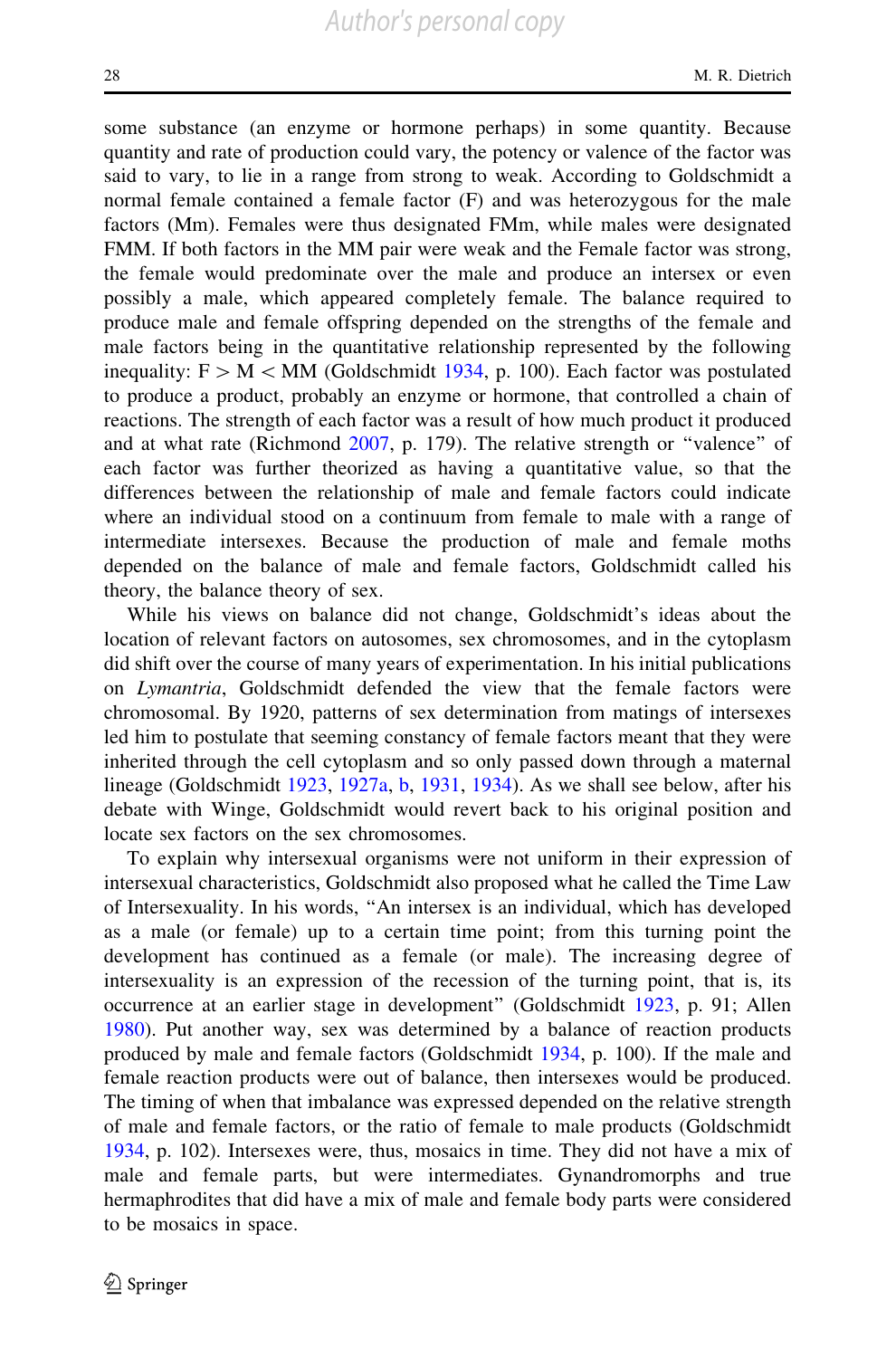Experimenting with sex… 29

Goldschmidt's expression of his results in terms of a new law of nature was typical of his approach to science. Throughout all of his research, Goldschmidt consistently strove to build a unified understanding of vast arrays of biological phenomena. In his work on sex determination, he produced a multitude of technical articles on the evidence and mechanisms of sex determination in Lymantria, but at the same time strove to generalize his findings as laws of nature that applied from insects to humans. Moreover, Goldschmidt thought that a vital aspect of genetics was the integration of the gene with *physiological* processes of development (Allen [1974;](#page-18-0) Richmond [2007](#page-21-0); Dietrich [2008\)](#page-19-0). As would become typical of his approach, he developed an understanding of genetics that integrated heredity with the processes of development (Maienschein [1984](#page-20-0); Richmond [1986](#page-20-0); Gilbert [1978;](#page-19-0) Dietrich [1996,](#page-19-0) [2000a](#page-19-0), [b](#page-19-0), [c,](#page-19-0) [d](#page-19-0), [2008](#page-19-0)). Goldschmidt explicitly contrasted his approach to that of American geneticists, such as Thomas Hunt Morgan's group, whom he characterized as engaged in ''static genetics'' (Goldschmidt [1950](#page-19-0)). Goldschmidt's balance theory of sex determination and time law of intersexuality were intentionally framed as authoritative generalizations that extended well beyond the Lymantria system where Goldschmidt could produce experimental results.

### 3 Searching for balance

As Richard Goldschmidt was developing his Lymantria system, Calvin Bridges was helping lay the foundations for the most famous and perhaps most influential experimental system in the history of genetics, the *Drosophila* system created in Thomas Hunt Morgan's fly laboratory at Columbia University (Kohler [1994;](#page-20-0) Sturtevant [1965](#page-21-0); Allen [1978\)](#page-18-0). Bridges was part of the core of Morgan's fly group. Beginning as an undergraduate at Columbia University and continuing as a doctoral student and then Research Associate, Bridges helped transform *Drosophila* into a genetic technology and establish the chromosome theory of heredity and the classical theory of the gene. Bridges was a master at tracking the minute physical changes in Drosophila that marked some small underlying genetic mutation. In a small room at Columbia, Bridges and the Fly Group bred thousands of flies in pintsize milk bottles lined up on shelves around the room. From a few wild caught specimens, they built up a collection of mutants that became more and more apparent as the flies became inbred and maintained on such a large scale (Kohler [1994\)](#page-20-0).

In 1910, Morgan had associated genes with chromosomes by performing a series of mating with Drosophila that tracked eye color and sex. Drosophila in the wild usually have red eyes, but Morgan had found a mutant white-eyed fly. Through a series of matings, Morgan followed and counted the flies with white eyes and argued that white mutant was sex-linked (Ha [2011;](#page-19-0) Richardson [2011](#page-20-0)). Because Drosophila were understood to have X and Y chromosomes, this meant that the color mutant was located on a sex chromosome (Morgan [1910](#page-20-0)). By 1913, Morgan had extended this kind of genetic analysis to sex determination itself, proposing that genes for maleness and femaleness resided on the different sex chromosomes, and their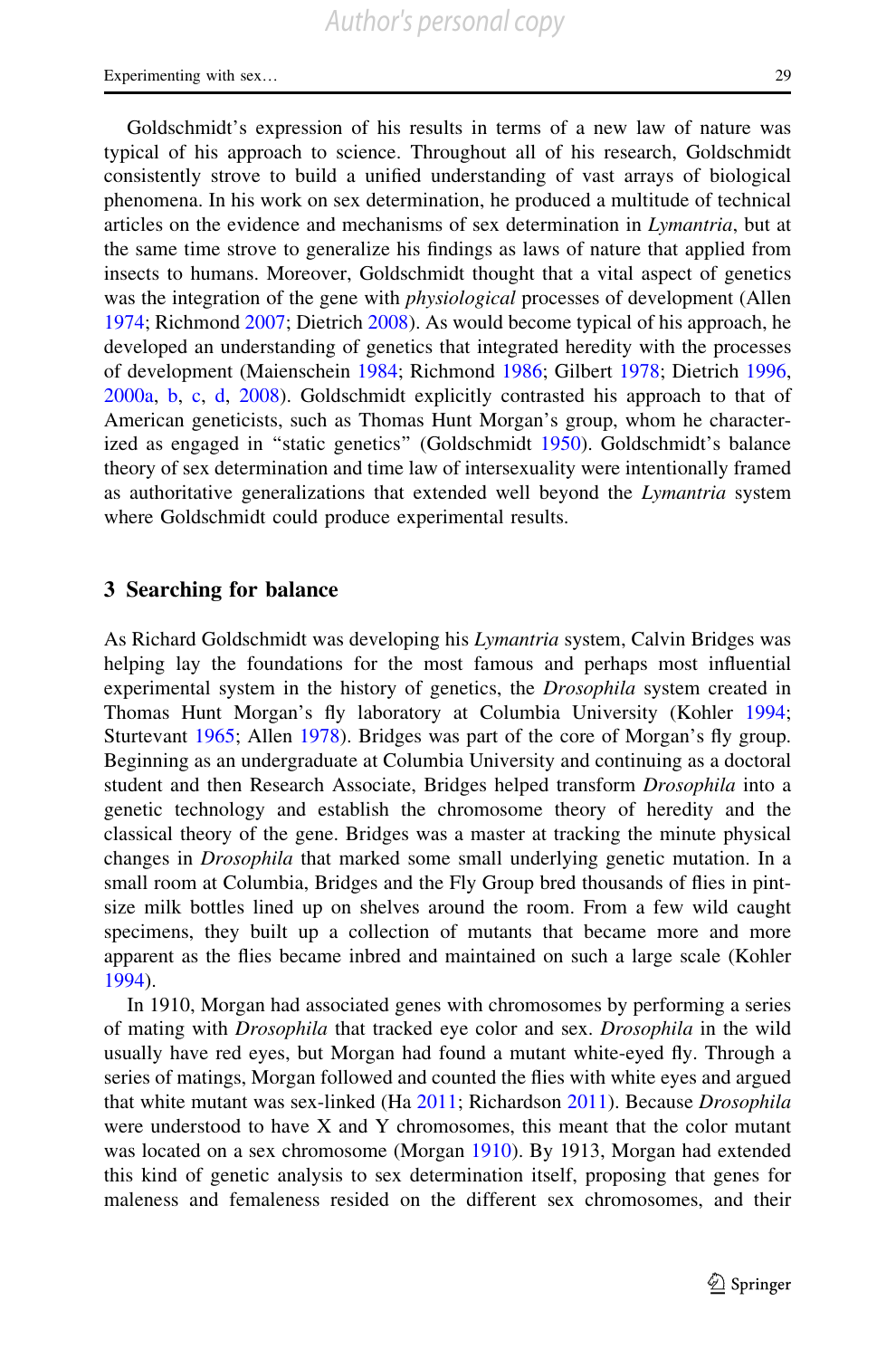quantitative relationship contributed to the genetic determination of sex (Kingsland [2009\)](#page-20-0).

As a student, Bridges became an expert at determining the chromosomal location of genes using the Drosophila system, so that by 1915, he had identified 50 sexlinked mutations among the half a million flies that he had bred since 1910. Sexlinkage was detected by mating a female with a sex-linked mutant carried on both of her X chromosomes to a wild-type male without the mutant. Because each parent contributes one of its two chromosomes to its offspring, and females need two copies to express a mutant trait while males only need one copy to express a mutant trait on an X chromosome, the female offspring will look like their father and the male offspring will look like their mother. But, every so often, Bridges found among the regular offspring in a sex-linked cross there were daughters that looked just like their mothers and sons that looked just like their fathers. Bridges earned his doctorate by figuring out that these exceptions had extra sex chromosomes. Using cytological observations of chromosome number confirmed by a series of mating experiments, Bridges demonstrated that sometimes chromosomes stuck together and an individual ended up XXX or XXY. This chromosomal non-disjunction meant that extra copies of the genes existed in individuals with extra sex chromosomes. Since two copies of a recessive gene allow it to be expressed, these individuals could appear just like their parent in terms of their traits and sex (Bridges [1916\)](#page-18-0). Bridges' experiments combined the method of genetic crossing with microscopic observations of chromosomes and in doing so provided one of the foundational results that convinced other scientists that genes were in fact located on chromosomes (Brush [2002](#page-19-0)).

As the person chiefly responsible for tracking mutants in the fly room, Bridges took note of gynandromorphs as early as 1910 and spotted the first Drosophila intersex in 1920. All of the males in this initial brood were sterile, so they could not be subject to genetic experimentation. The females, however, could reproduce, and through cytological analysis, Bridges established that they had three sets of chromosomes instead of two. Through a series of mating experiments Bridges produced intersexes with three sets of autosomes and a variety of X and Y chromosome combinations. From these experiments, Bridges found that the extra autosomes seemed to make intersexuals appear more male. He could also produce what he called superfemales, which had three X chromosomes and two autosomes, as well as supermales, which had one X chromosome and two autosomes. These superfemales and supermales marked ends of a continuum of bodily differences. From the evidence of these experiments, Bridges proposed his genic balance theory where he claimed that bodily sex was determined by a balance between genes on sex chromosomes and autosomes. Bodily sex, then, was the result of the interaction of many different genes from different chromosomal locations (Bridges [1922;](#page-19-0) Richardson [2011\)](#page-20-0).

Bridges' theory and Goldschmidt's theory had many similarities: both were based on experimental results, though in different systems, both proposed a balance between genetic factors located on sex chromosomes and autosomes, though Goldschmidt thought female factors were cytoplasmic, and both saw opposing sex factors at the genetic level producing a range of bodily sexes that formed a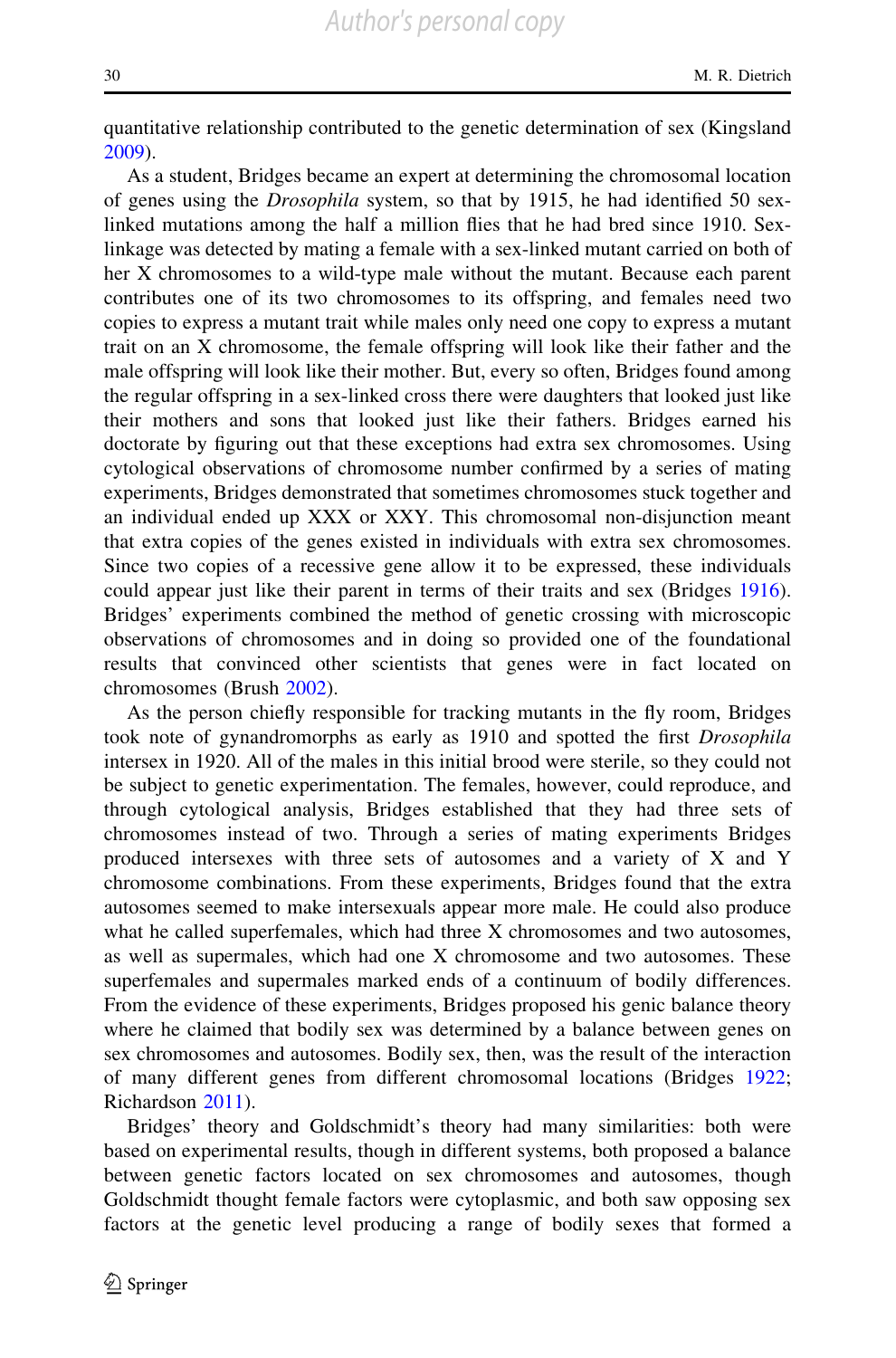continuum with intersexes as true intermediate forms. That said, Bridges' experimental system allowed him to confirm chromosome numbers easily using cytological observation. Goldschmidt's Lymantria system did not allow this kind of visual confirmation. Rather than abandon his Lymantria system, however, Goldschmidt rested his theorizing on the results of just his mating experiments. This meant that while geneticists using *Drosophila* could proceed to map sex genes to chromosomes and characterize them more precisely in terms of their transmission and location, Goldschmidt's experimental system could produce a wide range of intersexual forms, but without the same kind of gene identification, mapping, and characterization that was possible with Drosophila.

The most notable difference between Bridges and Goldschmidt lay in the extent to which they developed their balance theories. Bridges tied his theory directly to the measured differences in chromosome numbers. American genetics developed in an atmosphere that emphasized practical results, experimental progress, and a pragmatic style of research (Harwood [1993,](#page-20-0) pp. 49–50; Maienschein [1991,](#page-20-0) p. 259). Morgan had made an explicit decision to orient his group's work toward genes that consistently produced the same bodily or phenotypic effect. His group temporarily set aside problems of gene action, which required an understanding of the very complex processes of development. Goldschmidt's theory was based on consistent numbers of chromosomes with genes that had different strengths or valences. Drawing on his training in developmental biology, Goldschmidt championed a physiological approach that emphasized how a single gene could produce many different phenotypes depending on differences in development and environmental interactions. For Goldschmidt, the amount of enzyme or hormone that a gene produced, the rate at which it was produced, and when it was produced during development all contributed to a complex connection between gene and body that gave developmental processes the power to shape bodily variation from a singular genetic basis. Goldschmidt liked to point out this difference as he argued for his dynamic approach over the static approach of the Drosophilists, who though he made too much of this distinction (Goldschmidt [1950;](#page-19-0) Sturtevant [1965\)](#page-21-0). In one of his last articles in 1938, Bridges acknowledged that both of their approaches had to integrate genes and development, but admitted that he saw bodily traits as the result of the interaction of many genes rather than the effects of single or small groups of genes mediated through physiological and developmental processes (Bridges [1939\)](#page-19-0).

In Bridges' obituary for Science (1939), Morgan praised Bridges' many accomplishments, but when he turned to his work on sex determination, he treated it as an exceptionally theoretical line of research (Morgan [1939](#page-20-0), [1940](#page-20-0)). In Morgan's words, ''His work on sex determination was a brilliant venture into a more theoretical field, although here, too, it is important to observe that there was no idle flight of speculation but an adherence to actual evidence based upon his own thorough going observations'' (Morgan [1939](#page-20-0)). This was a swipe at Goldschmidt, as well as an indication of the attitude toward what constituted ''good genetics'' in Morgan's fly room. Alfred Sturtevant, Bridges' co-worker in the Fly Room from the beginning, was less ameliorating when he judged Goldschmidt's balance theory to be quantitative, but without anything that was actually quantitatively measured (Sturtevant [1965,](#page-21-0) p. 85).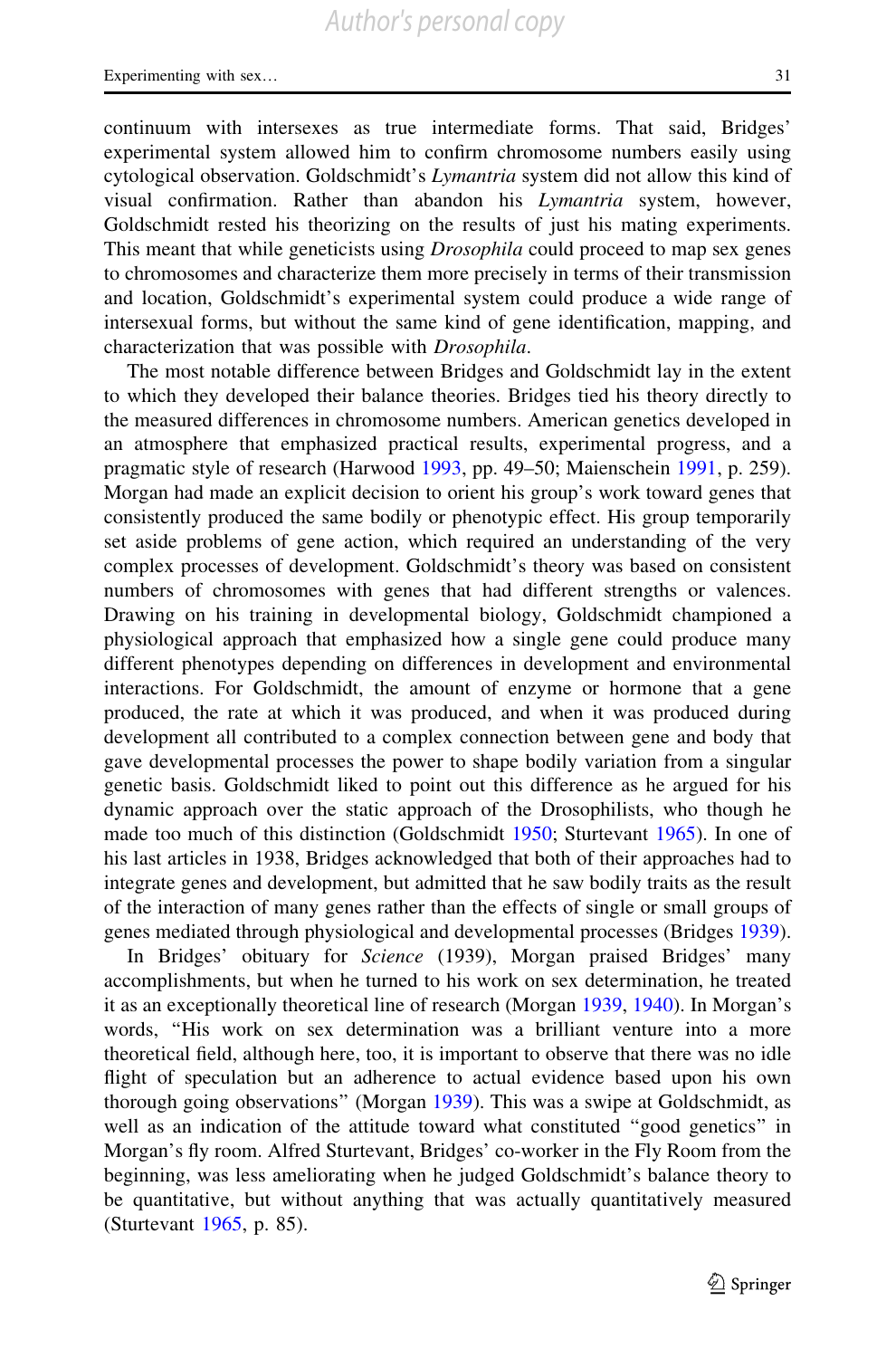#### 4 Balancing acts

Øjvind Winge was drawn into biology through natural history and a life long interest in mycology. He earned a doctorate in botany at Copenhagen University in 1910, and under the influence of Wilhelm Johannsen, who gave the field of genetics its name, he became interested in chromosome cytology. His first position in Denmark took him away from the plant world, however. As Johannes Schmidt's research assistant in the Carlsberg Laboratory in Copenhagen, Winge was introduced to fish genetics (Westergaard [1964\)](#page-21-0). Schmidt had discovered sex-linked traits in guppies, Lebistes reticulatus, in 1920 (Schmidt [1920\)](#page-21-0). Winge continued this line of research using color varieties to follow patterns of sex-linked inheritance (Winge [1927](#page-21-0)). Typically, in guppies males are colored and females are not. As Winge bred his fish, he occasionally found female fish with some of the color spots associated with males. Some of these females could be explained by an exchange of color genes from the Y chromosome to the X chromosome. This kind of exchange did not happen in experimental systems like *Drosophila*, and Thomas Hunt Morgan expressed his doubts about these results from Winge's fish (Morgan [1926](#page-20-0)).

Morgan's comments set off a bit of species politics with Winge responding in 1932 with the assertion, ''I find it too dogmatic to assume that all organisms behave just as *Drosophila* do. In *Lebistes* you have more color genes in the Y than in any other chromosome, and you find crossing over between the X and Y'' (Winge [1932,](#page-21-0) p. 344; Winge [1934;](#page-21-0) Hopwood [2011](#page-20-0)). For Winge, the idea of a genetic orthodoxy based on the lack of genetic exchange among X and Y chromosomes in Drosophila could not be reconciled with the guppy system or research he was also doing in other species, such as *Humulus* (hops) and *Melandrium*. The results pouring out of Drosophila genetics had granted that system considerable authority and would earn Morgan a Nobel Prize, but, for geneticists working in other systems, the idea of conforming to the *Drosophila* system denied other empirical realities and was laden with both unjustified species preference and even nationalism.

Like Aida, in 1930, Winge returned to the unusual female guppies showing male color patterns for further experimentation (Winge [1930\)](#page-21-0). In order to determine the extent to which genetically female fish could be ''masculinized,'' Winge found a variety (Maculatus) whose color pattern was always associated with the male sex. Winge hypothesized that the Maculatus color gene was tightly linked to a male determining gene on the Y chromosome. This meant that the chances that these two genes would be broken up during a chromosomal exchange would be small, so the Maculatus color pattern would act as a visible marker for the movement of the male determining gene. As Winge deployed his Maculatus males in new crosses, he got the normal pattern of males and females, but he also produced three females with other male color patterns. Because these fish did not have the Maculatus pattern, Winge inferred that they did not have a Y chromosome, and so were chromosomal females (XX) with male color genes. So what made these chromosomally female fish have male bodies? Winge postulated that these fish had other sex determining factors on other chromosomes and, in the varieties that he observed, the balance of these other chromosomes ''tipped the balance'' toward a male body. In effect, the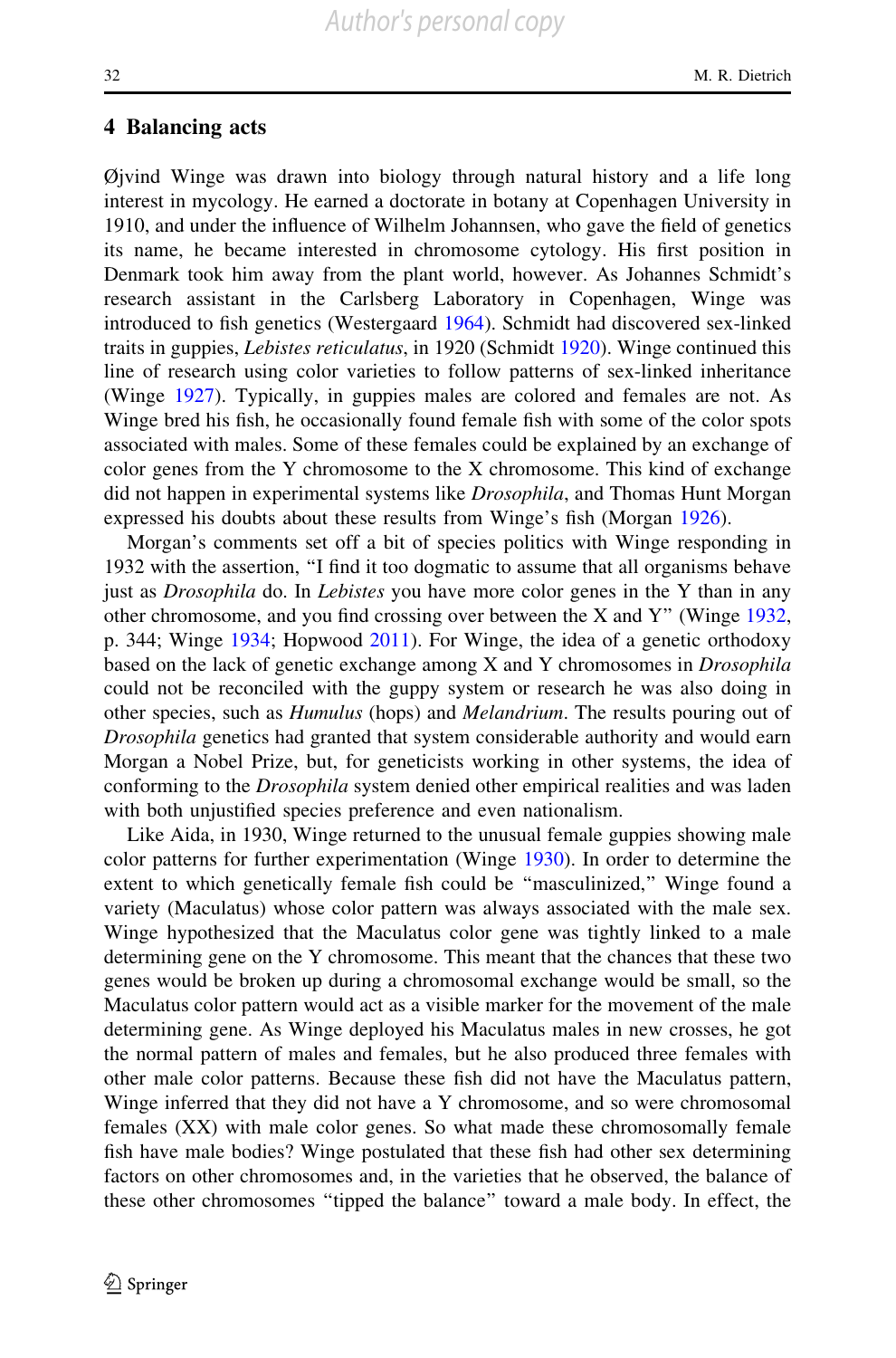"sex chromosomes" (XX) had stopped being sex determiners. Instead, the autosomes with the strongest sex determining gene or genes had become the new sex chromosomes (Winge [1932](#page-21-0)). Winge's interpretation followed Bridges' genic balance theory of sex determination, but *Drosophila* could never do what guppies had done for Winge. With the Lebistes system, Winge could take the idea of a balance of sex factors and move it away from the Drosophila mindset where X and Y chromosomes were both distinct from each other and distinct from all other autosomal chromosomes.

When Winge read of Aida's experiments with Medaka, the similarities were so great that he suggested in print that Medaka must be undergoing the same of kind of masculinization or sex reversal that he had observed in guppies, but not yet discussed in print. Aida did not respond immediately. Instead, he worked for 6 years with his Medaka system to determine whether non-disjunction or sex reversal explained the patterns he created in his mating experiments. Aida had produced a single white female in 1929. Spurred by Winge, he repeated his experiment producing another in 1931. To determine that these fish were chromosomally male (XY), Aida mated them to a red orange male. If both fish were XY, then there should be three times as many male as female offspring. He counted 55 females and 167 males, but worried that this was still not conclusive. So, he reasoned that half of these males should have two Y chromosomes, and would produce only males when mated with an XX female, which in exactly what his experiments revealed. Impressed by Winge's case for fish, Aida concluded: ''It is very interesting to see that in fishes which are well sex-differentiated like Lebistes and Aplocheilus one sex may change to the opposite one, and that YY male may be viable and fertile while it is lethal in *Drosophila*" (Aida [1936](#page-18-0), p. 145).

Based on these experiments, Aida proposed a new interpretation of sex determination. Unlike Goldschmidt's, Bridges', and Winge's interpretations that posited a balance of factors distributed across the sex chromosomes and the autosomes, Aida proposed that sex determining genes were found only on the autosomes and that the sex chromosomes held genes that functioned as ''sexual exciters" that "stimulated" or activated the sex genes on the autosomes.<sup>1</sup> Sexual differentiation could then be explained in terms of the strength of sexual exciters on the sex chromosomes and quantity and strength of the autosomal sex determining genes, which set a specific threshold for sex expression. The sex reversed Medaka could then be explained in terms of a loss of potency of sexual exciters on the X chromosome that allowed only masculine genes to be activated in sufficient quantity to cross the expression threshold. So, even though the fish are XX, they appear to be male. Because Aida located his sex exciter genes on X chromosomes, it followed that female sex determination required more female exciters and male sex determination required fewer male exciters.

The loss of potency in sex determiners was imagined in terms of fluctuations of the amount of sex exciters, so that individuals in the same brood could show a

<sup>&</sup>lt;sup>1</sup> By using anthropomorphic language of excitation, Aida's understanding of sex chromosomes appears to be a case of what Sara Richardson calls ''Sexing the X,'' where human characteristics are ascribed to the X and Y chromosomes (Richardson [2011\)](#page-20-0).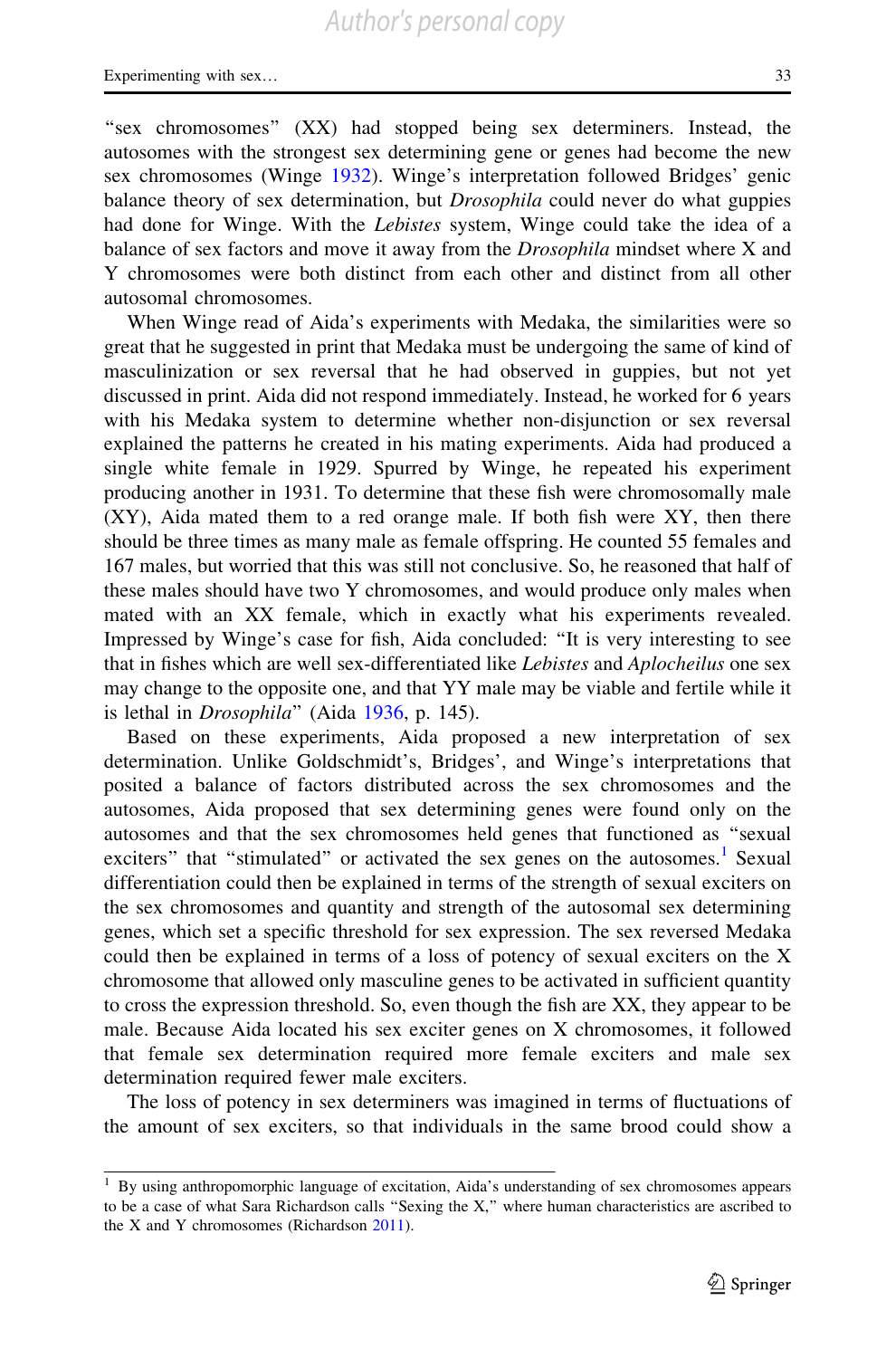variable effect. This is not to say that a brood would have intersexual individuals. Aida thought that the sex exciters worked by a threshold effect creating either males or females. Indeed, for both Winge and Aida, their systems did not produce intersexes—only sex reversals, so they maintained a bodily dichotomy between male and female. Indeed, they extended this dichotomy to the genetic level with male and female genes, but allowed for genetic variability to arise through the balance of sexually distinct factors. Aida's threshold provides a binary filter for this variable balance of genetic factors that results in only male and female phenotypes. Like Goldschmidt, Aida was confident that his proposed theory could explain a wide range of cases and so constituted a general theory of sex determination. In his words: ''the hypothesis of quantitative differences in the degree of sensitivity of the male and female sexual genes in autosomes and corresponding differences in the potencies of sex chromosomes in different sexes explains well many complex facts of sex differentiation, and I think that it is the general mode of sex differentiation'' (Aida [1936](#page-18-0)).

Once Aida had constructed this interpretative framework, he used it to reinterpret Goldschmidt's results from Lymantria and Bridges' triploid intersexes in Drosophila. Although he says that his results in Medaka led him to question whether Goldschmidt's proposed male and female factors existed, he proposed that they could take the role of sex exciter genes that he postulated resided on the sex chromosomes. Assigning numerical strengths to these exciters and numerical thresholds, Aida carefully reconstructed seventeen different experimental crosses in Lymantria and demonstrated that his interpretation could explain the results of each. Interestingly, Aida does not question Goldschmidt's location of female factors in the cytoplasm, nor does he explain why Lymantria produce a range of intersexes and Medaka only produces sex reversal.

After Aida opened the issue of reinterpreting Goldschmidt's results, however, Winge offered his own reappraisal based on his own understanding generated through his guppy experiments (Winge [1937](#page-21-0)). As his biographer notes, ''Winge always enjoyed a scientific argument, and whenever he entered a new field of genetics he almost invariably got into a fight'' (Westergaard [1964,](#page-21-0) p. 363). Winge's system located all sex determiners on a mix of autosomes and sex chromosomes. What he found objectionable in Goldschmidt's interpretation was his insistence that female factors were not chromosomal, but were maternally inherited through the cytoplasm. This idea seemed to draw on earlier non-genetic explanations for the causes of sexual difference, and challenged the chromosomal theory of heredity created by Morgan and accepted by most geneticists. Using Goldschmidt's own quantitative system, Winge argued that Goldschmidt's own results could be explained by locating female factors on the sex chromosomes.

Goldschmidt also relished scientific arguments, and after his forced migration from Berlin to Berkeley, seemed to seek them out (Dietrich [2011\)](#page-19-0). Even before he left Berlin, Goldschmidt had begun to shift his own experimental system from Lymantria to Drosophila as he ended his empirical studies on sex determination in favor of research on the gene, mutability, and homeotic mutations in *Drosophila* (Davis et al. [2009](#page-19-0)). Nevertheless, Goldschmidt was not shy about defending his past research or continuing to develop his interpretation of earlier experimental results.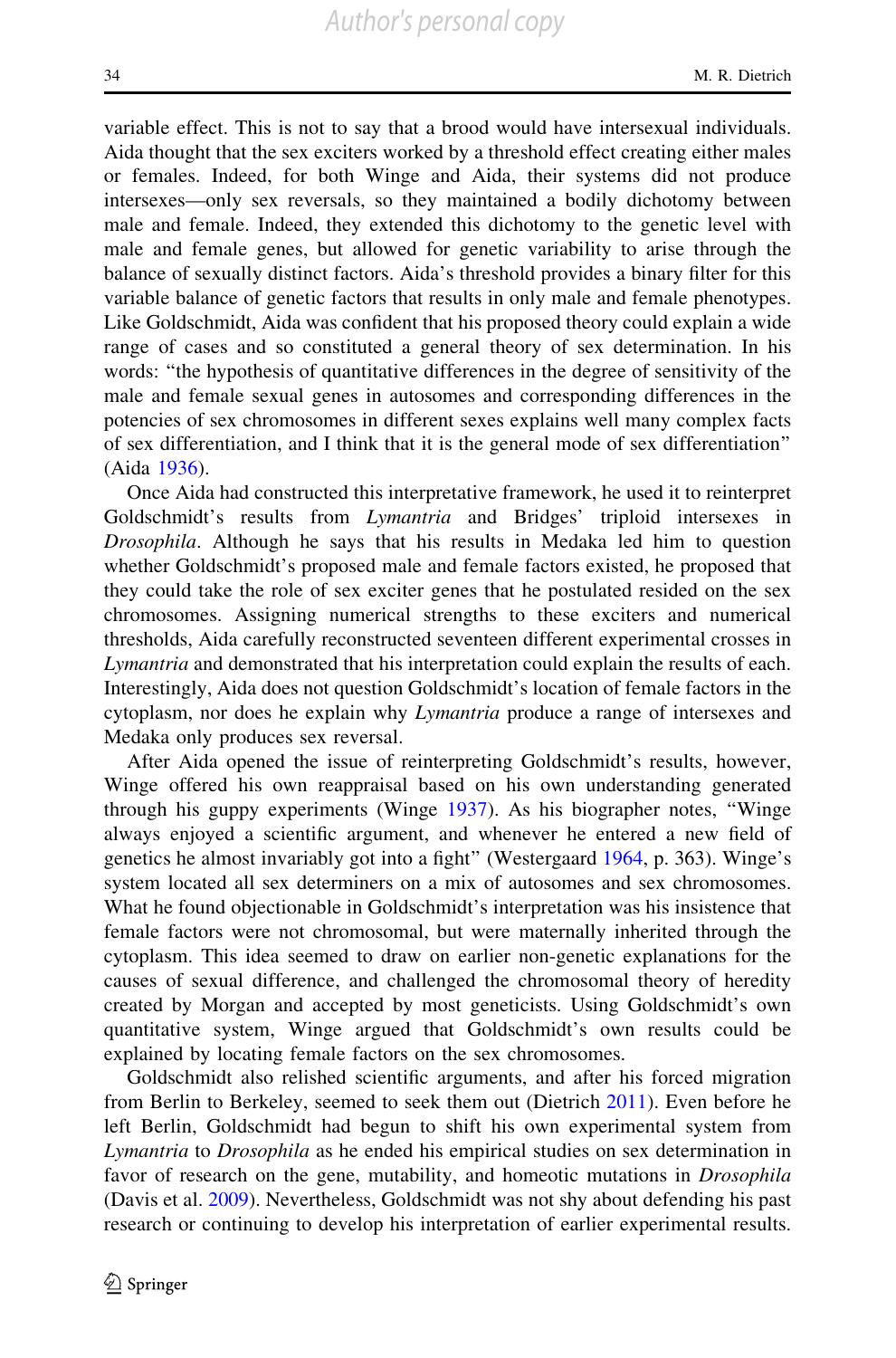In a 1937 paper, he answered both Winge and Aida (Goldschmidt [1937](#page-19-0)). As you might expect, Goldschmidt was not persuaded by either suggestion for alternatives to his interpretation based on his Lymantria experiments. Goldschmidt accused Winge of speculation—of inventing autosomal modifiers needed to tip the balance of sex factors instead of demonstrating their existence through experimentation. The same results, Goldschmidt argued, could be produced through his proposed mechanism of the physiology of gene expression and should have produced intersexes that Winge would have noted, if he had bothered to do any dissections on his fish (Goldschmidt [1937,](#page-19-0) p. 436). Goldschmidt was more approving of Aida's experiments, but saw his interpretation as a restatement of earlier ideas that had the same result as his own explanation for sex determination in terms of the potency or valence of sex factors located on the sex chromosomes. Because the two theories produced the same kind of calculations and predictions, Goldschmidt declared them to be the same ''though couched in different language'' (Goldschmidt [1937](#page-19-0), p. 438).

During the Second World War, sex determination research, like much genetic and scientific research slowed or stopped. Goldschmidt and Winge moved on to other problems and other experimental systems. Aida left genetic research, and after the war worked for a Japanese maker of scientific models (Komai [1958\)](#page-20-0). Bridges passed away in 1939. After the war, as other researchers on sex determination incorporated the results of these early experiments on sex reversal into their understanding of the biological diversity of sex determination, Winge and Goldschmidt both returned to the question of the genetic determination of sex (Crew [1933](#page-19-0); Maienschein [1984;](#page-20-0) Ha [2011\)](#page-19-0).<sup>2</sup>

In 1933, Winge was appointed Director of the Department of Physiology at the Carlsberg Laboratory in Copenhagen. Winge had always worked on a range of organisms, but after 1933, the Charter of the Carlsberg Laboratory required that its science be of some service to the brewing industry, so he turned his attention to yeast genetics (Westergaard [1964](#page-21-0), p. 358). Over the next 23 years, Winge laid the foundations for this very influential experimental system by demonstrating sexual reproduction in yeast, and then showing that fermentation ability was inherited (Westergaard [1964,](#page-21-0) p. 363; Syzbalski [2001\)](#page-21-0). But Winge had not left his guppies entirely. In 1947, he reported a series of experiments that he had done with E. Ditlevesen between 1935 and 1944, when the Lebistes stocks in the Carlsberg lab were discarded (Winge and Divtlevsen [1947](#page-21-0)). In this paper, Winge returns to Goldschmidt's criticisms from 1937 and focuses on the problem of explaining XX males. Although the letters themselves do not survive, Winge reports that he and Goldschmidt corresponded about their differing genetic interpretations of sex determination in 1935 (Winge and Divtlevsen [1947\)](#page-21-0). According to Winge, Goldschmidt tried to persuade him that sex factors in the cytoplasm would explain the crosses producing XX males. Goldschmidt's formulation of sex determination predicted 50 % XX males from a back crossing experiment with XX males and a normal female. When Winge and Ditlevesen performed this cross in *Lebistes*, they

<sup>2</sup> Ha's ''The Riddle of Sex'' convincingly demonstrates the importance of hormonally based understandings of sex at this time. For present purposes, I have focused on a narrower set of genetic experiments and their interpretation.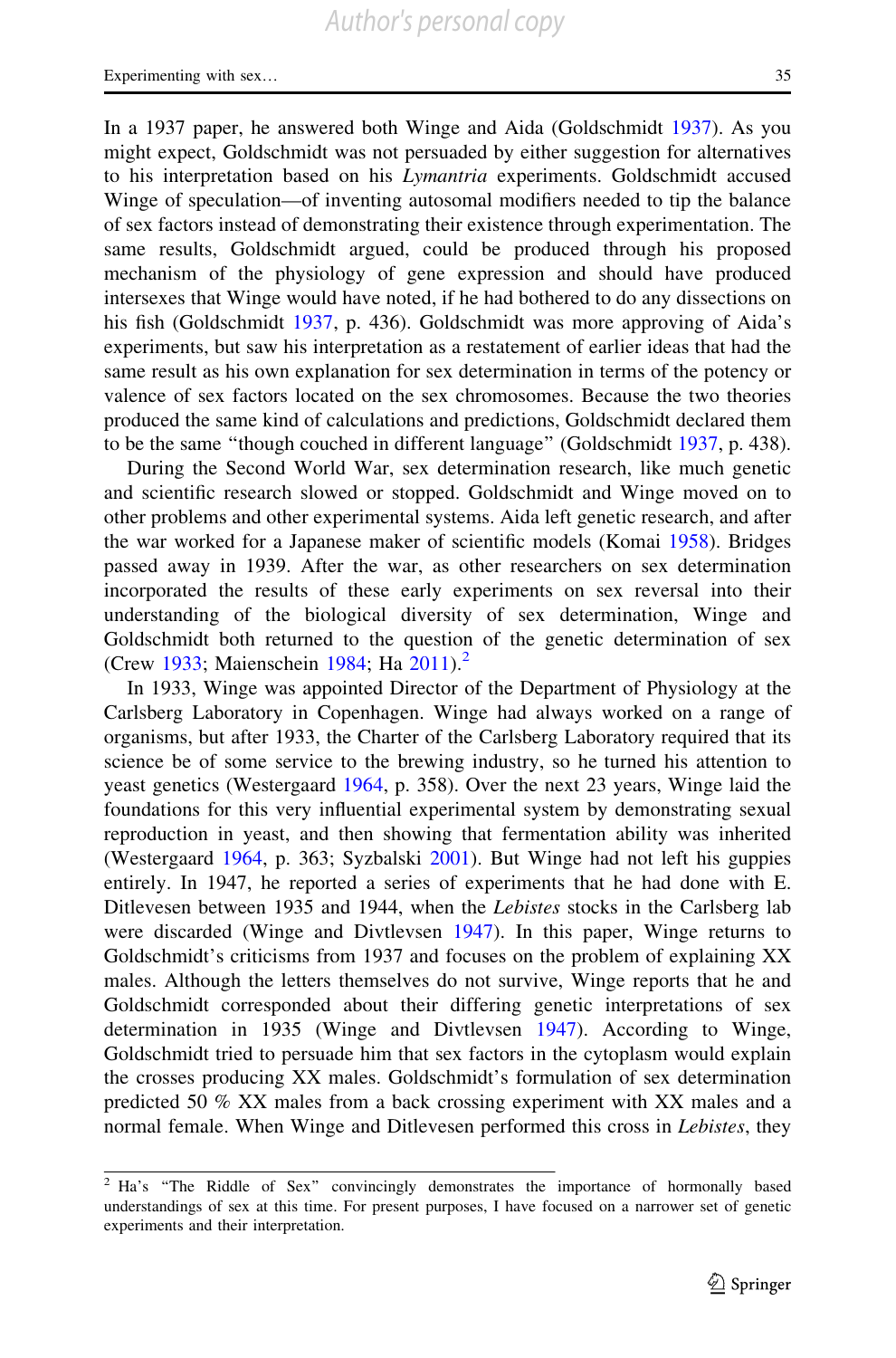only found one XX male among the offspring. This agreed with Winge's interpretation of sex determination based on multiple genes locates on the autosomes and sex chromosomes, and not Goldschmidt's interpretation based on cytoplasmic factors. In Winge and Ditlevesen's words, ''XX males appear when, through recombination including crossing-over, particularly strong male determining genes have accumulated in the autosomes'' (Winge and Divtlevsen [1947](#page-21-0), p. 82). Moreover, Winge and Ditlevesen argue that this interpretation agrees with results from experiments with the flowering plant Melandrium where strong maledetermining genes on the Y chromosome and autosomes seem to play a central role in male sex determination.

The Second World War undoubtedly took its toll on scientific communication, and Winge and Ditlevensen did not take notice of Goldschmidt's own reconsideration of his reasoning in an article in Science from 1942. Before the War, Goldschmidt had moved into Drosophila research in his new position at the University of California, Berkeley. His experimental research focused on morphologically dramatic homeotic mutants, especially the podoptera mutant, that had legs instead of wings. The variability of these mutants fit well with Goldschmidt's ideas regarding the important role of development in modulating gene expression (Davis et al. [2009\)](#page-19-0). In 1942, results from H. E. Warmke and A. F. Blakeslee on sex determination in Melandrium pulled him back again to sex determination (Goldschmidt [1942](#page-19-0); Warmke and Blakeslee [1939\)](#page-21-0). According to Goldschmidt, Warmke and Blakeslee's work focused his attention back on the Y chromosome. Before he had settled on the idea that female factors were cytoplasmic in the early 1930s, Goldschmidt had postulated that they were located on the Y chromosome. This was the position to which he returned in 1942. What motivated this reversal in positions was the recognition that his supposedly ''crucial experiment'' from the early 1930s may have overlooked a significant number of sterile males. Goldschmidt had thought he could detect all the XY males in his experiment, which, in retrospect, he realized that he could not. Already deeply engaged in Drosophila research, Goldschmidt did not have the Lymantria varieties to perform a ''decisive experiment'' to confirm his return to fully chromosomal sex determination. Nevertheless, he was willing to make this shift based on ''Blakeslee's work'' (Goldschmidt [1942](#page-19-0), p. 121). Nowhere in this short note to Science does Goldschmidt mention Winge, although Goldschmidt's new position was certainly amenable to that being advocated by Winge. Perhaps Melandrium allowed Goldschmidt to accept Winge's arguments indirectly, providing a ''neutral'' experimental system.

#### 5 Conclusion

Experimentation is a hallmark of twentieth-century biology, and genetics is a quintessentially twentieth century science. Understanding the genetic foundations of sex depended on the creation of experimental systems that would allow researchers to generate and mark differences across generations. These generations of marks constituted the genetic reality of sex and revealed it to be a multidimensional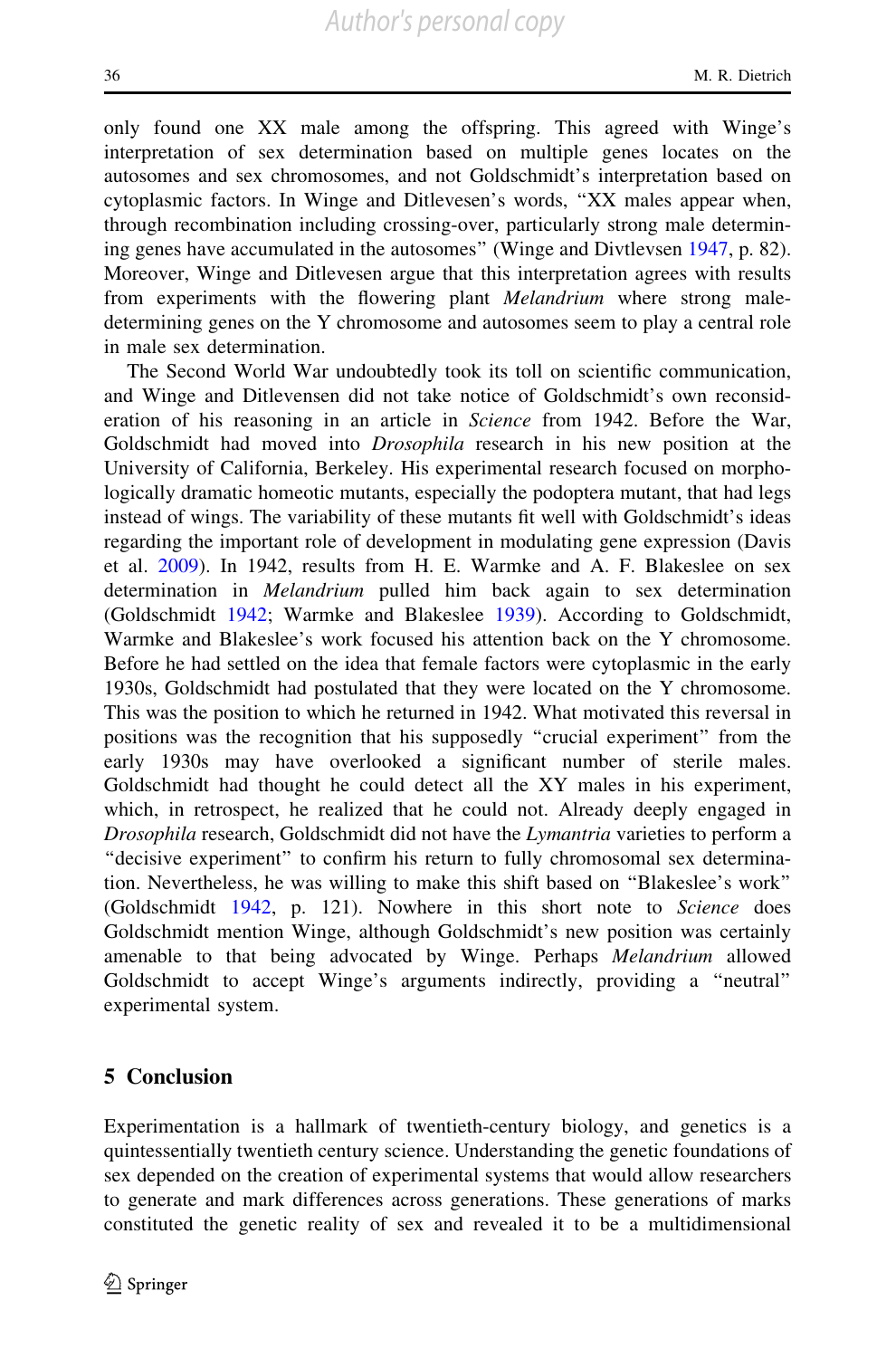scientific object that required distinctions between genetic, chromosomal, and

bodily sex. Richard Goldschmidt, Calvin Bridges, Tatsuo Aida, and Øjvind Winge each developed different experimental systems designed to produce hereditary understanding of sex (see Table 1). However, even the categories and phenomena of bodily sex differed across these systems. Aida's and Winge's fish had dimorphic males and female bodies, while Goldschmidt's and Bridges's insects exhibited ranges with distinct male and female sexes and intermediate gradations of intersexes. This ''pronounced difference,'' to borrow Winge's phrase, did not inhibit these researchers from comparing and generalizing across their four systems (Winge and Divtlevsen [1947](#page-21-0)).

Because experimental systems mediate how researchers interact with the world, each of the systems discussed here became a lens for how each researcher interpreted their own results as well as each other's results and theories. While each of the four biologists advocated a balance theory of sex determination, their theories had different features that reflected what they understood to be the reality of how

| Researcher                     | Richard Goldschmidt                                                                                                                                                                                        | Calvin Bridges                                                                                             | Tatsuo Aida                                                                                                                                                                                 | Øjvind Winge                                                                                 |
|--------------------------------|------------------------------------------------------------------------------------------------------------------------------------------------------------------------------------------------------------|------------------------------------------------------------------------------------------------------------|---------------------------------------------------------------------------------------------------------------------------------------------------------------------------------------------|----------------------------------------------------------------------------------------------|
| Experimental<br>species        | Lymantria dispar                                                                                                                                                                                           | Drosophila<br>melanogaster                                                                                 | Aplocheilus latipes                                                                                                                                                                         | Lebistes                                                                                     |
| Organismal<br>class            | Insect                                                                                                                                                                                                     | Insect                                                                                                     | Fish                                                                                                                                                                                        | Fish                                                                                         |
| Sex categories                 | Gradation from Male<br>to Female. Regular<br>experimental<br>production of<br>intersexes                                                                                                                   | Gradation from<br>super male to<br>super female.<br>Regular<br>experimental<br>production of<br>intersexes | Male or Female<br>No intersexes                                                                                                                                                             | Male or female.<br><b>Intersexes</b><br>acknowledged<br>but very rarely<br>produced          |
| Theory of Sex<br>determination | Balance of male and<br>female determining<br>genes on sex<br>chromosomes and<br>autosomes. From<br>1934 to 1942,<br>female genes were<br>considered to be<br>cytoplasmic and so<br>maternally<br>inherited | Balance of male<br>and female<br>determining<br>genes on sex<br>chromosomes<br>and autosomes               | Balance of male and<br>female sex exciter<br>gene genes on sex<br>chromosomes and<br>a balance of male<br>and female sex<br>genes on<br>autosomes that set<br>a threshold for<br>expression | Balance of male<br>and female<br>determining<br>genes on sex<br>chromosomes<br>and autosomes |
| Role of sex<br>chromosomes     | The strongest sex<br>determining genes<br>are on the sex<br>chromosomes                                                                                                                                    | The strongest sex<br>determining<br>genes are on the<br>sex<br>chromosomes                                 | Exciter genes are on<br>the sex<br>chromosomes and<br>act on sex<br>determiner genes<br>on autosomes                                                                                        | Strong sex<br>determining<br>genes can be<br>found on sex<br>chromosomes<br>or autosomes     |

Table 1 Four approaches to the genetics of sex determination and sex reversal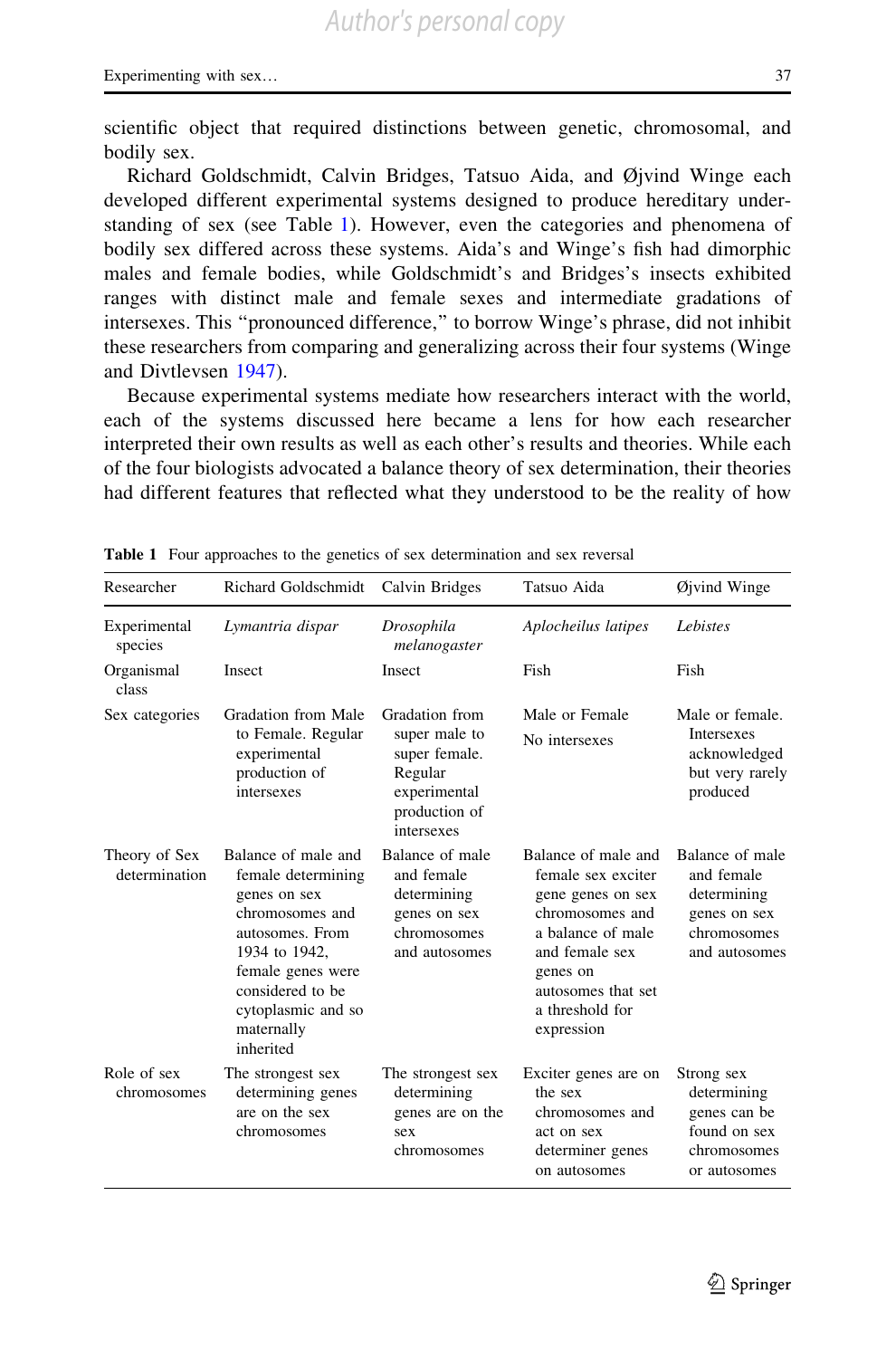<span id="page-18-0"></span>they experimentally produced sex. Winge could breed his guppies to make autosomes into the primary sex determining chromosomes, which Bridges and Goldschmidt could not. As a result, he placed more emphasis on determining genes as opposed to determining chromosomes. Goldschmidt's complex history of experimentation led him to advocate cytoplasmic heredity for female factors throughout the 1930s, even when no one else agreed.

All of the geneticists considered here decided to place the results generated from their particular experimental system into a theoretical or interpretative framework, and to compare the strengths and weaknesses of these theories. While these theories and criticisms traveled globally, the experimental systems of each researcher were not as easily exchanged. That said, Goldschmidt switched from Lymantria to Drosophila as he migrated from Germany to the United States, and Winge had multiple genetic systems under investigation. Nevertheless, the differences in the kinds of results each system could produce had a strong pull. Winge expressed his organismic loyalty in his opposition to the universalization of Drosophila results. Aida offered systematic reinterpretation of Goldschmidt's decades of Lymantria experiments in order to bring them in line with his own experimental results in Medaka. These conflicts over how best to formulate a balance theory of sex determination and the subsequent rounds of mutual reinterpretation were certainly influenced by personal history, differences in style and training, as well as differing ideas about sex, genes, and gene action. But, by comparing how four different experimental systems were brought to bear on the same genetic problem, we can also claim that the interpretive differences between Aida, Bridges, Goldschmidt, and Winge were rooted in differences within their experimental systems that each constituted sex and sex determination in substantially different ways.

Acknowledgments This paper was originally developed for the Dartmouth Humanities Institute on Global Sexual Science. I am grateful for the comments of the Institute's participants on my first draft of this essay and especially those of Rainer Herrn and Rebecca Hodes. I also benefitted from comments provided by Sarah Richardson and the anonymous referees for this journal.

#### **References**

- Aida, T. (1921). On the inheritance of color in a fresh-water fish, Aplocheilus latipes Temmick and Schlegel, with special reference to sex-linked inheritance. Genetics, 6, 554–573.
- Aida, T. (1930). Further genetical studies of Aplocheilus latipes. Genetics, 15, 1–16.
- Aida, T. (1936). Sex reversal in *Aplocheilus latipes* and a new explanation of sex-differentiation. Genetics, 21, 136–153.
- Allen, G. (1974). Opposition to the mendelian-chromosome theory: The physiological and developmental genetics of Richard Goldschmidt. Journal of the History of Biology, 7, 49–92.
- Allen, G. (1978). Thomas Hunt Morgan, the Man and His Science. Princeton: Princeton University Press.
- Allen, G. (1980). The historical development of the ''Time Law of Intersexuality'' and its philosophical implications. In P. Leonie (Ed.), Richard Goldschmidt: Controversial geneticist and creative biologist, experientia supplementum (Vol. 35, pp. 41–48).
- Allen, G. (1986). T H Morgan and the split between embryology and genetics, 1910–1935. In T. Horder, et al. (Eds.), History of Embryology (pp. 113–146). Cambridge: Cambridge University Press.

Bateson, W. (1908). The methods and scope of genetics. Cambridge: Cambridge University Press.

Bridges, C. (1916). Non-disjunction as proof of the chromosome theory of heredity. Genetics, 1, 1–52.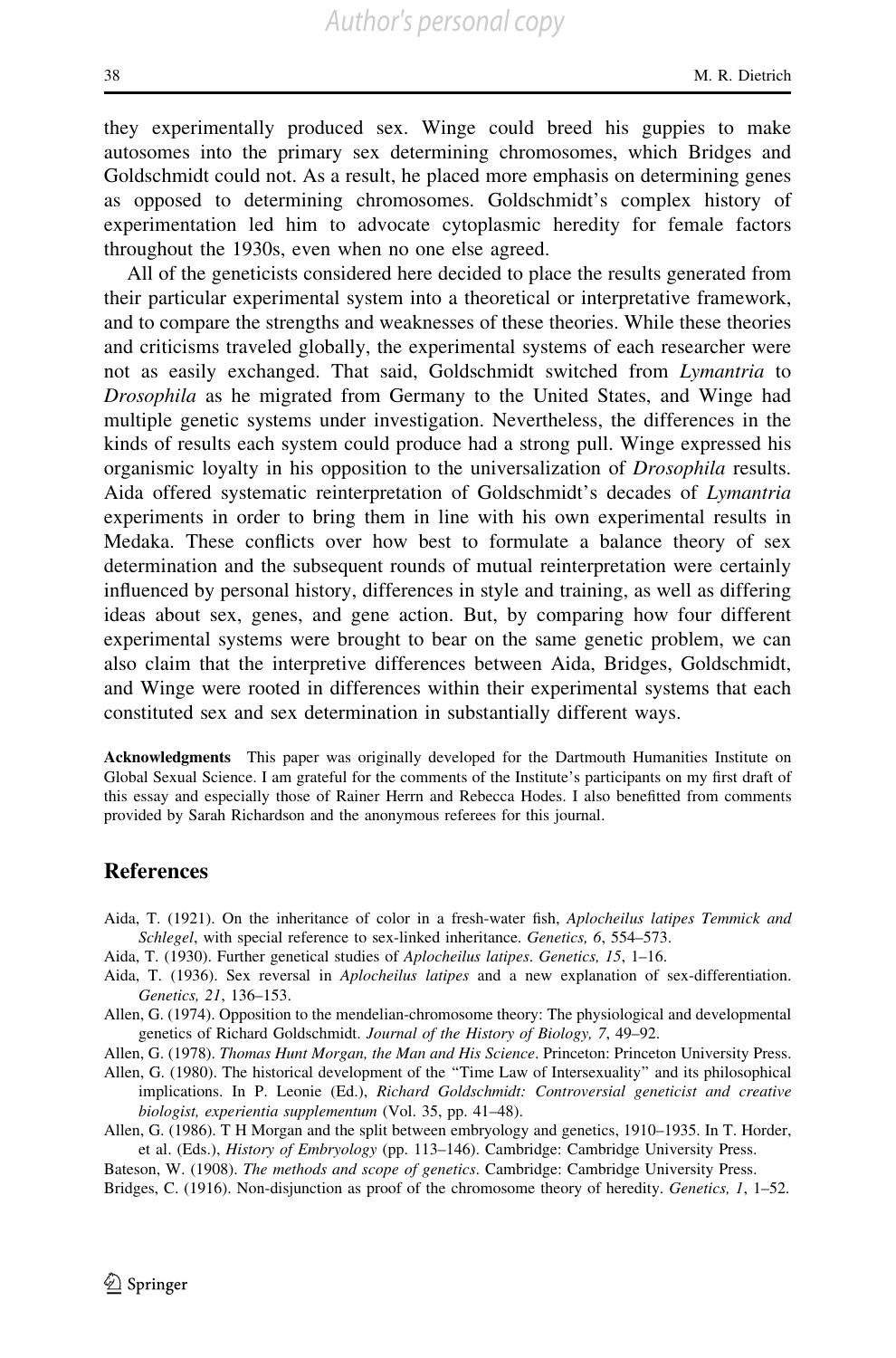- <span id="page-19-0"></span>Bridges, C. (1922). The origin of variations in sexual and sex-limited characters. The American Naturalist, 56, 51–63.
- Bridges, C. (1939). Cytological and genetic basis of sex. Sex and Internal Secretions (2nd ed., pp. 15–63). Baltimore: Johns Hopkins University Press.
- Brush, S. (2002). How theories became knowledge: Morgan's chromosome theory of heredity in America and Britain. Journal of the History of Biology, 35, 471–535.
- Clarke, A. (1998). Disciplining reproduction: Modernity, American Life Sciences, and ''the Problems of Sex''. Berkeley: University of California Press.
- Crew, F. A. E. (1933). Sex determination. London: Methuen.
- Davis, G., Dietrich, M., & Jacobs, D. (2009). Homeotic mutants and the assimilation of developmental genetics into the evolutionary synthesis. In Joe Cain & Michael Ruse (Eds.), Descended from Darwin: Insights into American Evolutionary Studies, 1900–1970 (pp. 133–154). Philadelphia: American Philosophical Society.
- Dietrich, M. (1995). Richard Goldschmidt's "heresies" and the evolutionary synthesis. Journal of the History of Biology, 28, 431–461.
- Dietrich, M. (1996). On the mutability of genes and geneticists: The ''Americanization'' of Richard Goldschmidt and Victor Jollos. Perspectives on Science, 4, 321–345.
- Dietrich, M. (2000a). Of moths and men: Theo Lang and the persistence of Richard Goldschmidt's theory of the genetics of homosexuality, 1916–1960. History and Philosophy of the Life Sciences, 22, 217–245.
- Dietrich, M. (2000b). From hopeful monsters to homeotic effects: Richard Goldschmidt's integration of development, evolution, and genetics. American Zoologist, 40, 28–37.
- Dietrich, M. (2000c). The problem of the gene. Comptes Rendus de l'Académie des Sciences de Paris, 323, 1139–1146.
- Dietrich, M. (2000d). From gene to genetic hierarchy: Richard Goldschmidt and the problem of the gene. In P. Beurton, R. Falk, & H. Rheinberger (Eds.), The concept of the gene in development and evolution. Cambridge: Cambridge University Press.
- Dietrich, M. (2008). Striking the hornet's nest: Richard Goldschmidt's rejection of the particulate gene. In O. Harman & M. R. Dietrich (Eds.), Rebels, mavericks, and heretics in biology (pp. 119–136). New Haven, CT: Yale University Press.
- Dietrich, M. (2011). Reinventing Richard Goldschmidt: Reputation, memory, and biography. Journal of the History of Biology, 44, 693–712.
- Gilbert, S. (1978). The embryological origins of the gene theory. Journal of the History of Biology, 11, 307–351.
- Gilbert, S. (1988). Cellular politics: Ernest everett just, Richard B. Goldschmidt and the attempt to reconcile embryology and genetics. In R. Rainger, K. Benson, & J. Maienschein (Eds.), The American development of biology (pp. 311–346). New Brunswick: Rutgers University Press.
- Goldschmidt, R. (1911). Über die Vererbung der sekundären Geschlechtscharaktere. Sitzungberichte der Gesellschaft fur Morphologie und Physiologie in München, 27, 115–118.
- Goldschmidt, R. (1916). Experimental intersexuality and the sex problem. American Naturalist, 50, 705–718.
- Goldschmidt, R. (1920). Einführung in die Vererbungswissenschaft (3rd ed.). Leipzig: W. Engelmann.
- Goldschmidt, R. (1923). The mechanism and physiology of sex determination. William Dakin, trans. London: Methuen and Co.
- Goldschmidt, R. (1927a). Physiologische theorie der vererbung. Berlin: Springer.
- Goldschmidt, R. (1927b). Die zygotischen sexuellen Zwischenstufen und die Theorie der Geschlechtsbestimmung. Ergebnisse der Biologie, 2, 554–684.
- Goldschmidt, R. (1931). Die sexuellen Zwischenstufen. Berlin: JSpringer.
- Goldschmidt, R. (1934). Lymantria. Bibliographia Genetica, 111, 1–185.
- Goldschmidt, R. (1937). A critical review of some recent work in sex determination. I. Fishes. The Quarterly Review of Biology, 12, 426–439.
- Goldschmidt, R. (1938). Physiological genetics. New York: McGraw-Hill.
- Goldschmidt, R. (1940). The material basis of evolution. New Haven: Yale University Press.
- Goldschmidt, R. (1942). Sex-determination in Melandrium and Lymantria. Science, 95, 120–121.
- Goldschmidt, R. (1950). Fifty years of genetics. American Naturalist, 84, 313–339.
- Goldschmidt, R. (1960). In and out of the ivory tower. Seattle: University of Washington Press.
- Ha, N. (2011). The riddle of sex: Biological theories of sexual difference in the early twentieth-century. Journal of the History of Biology, 44, 505–546.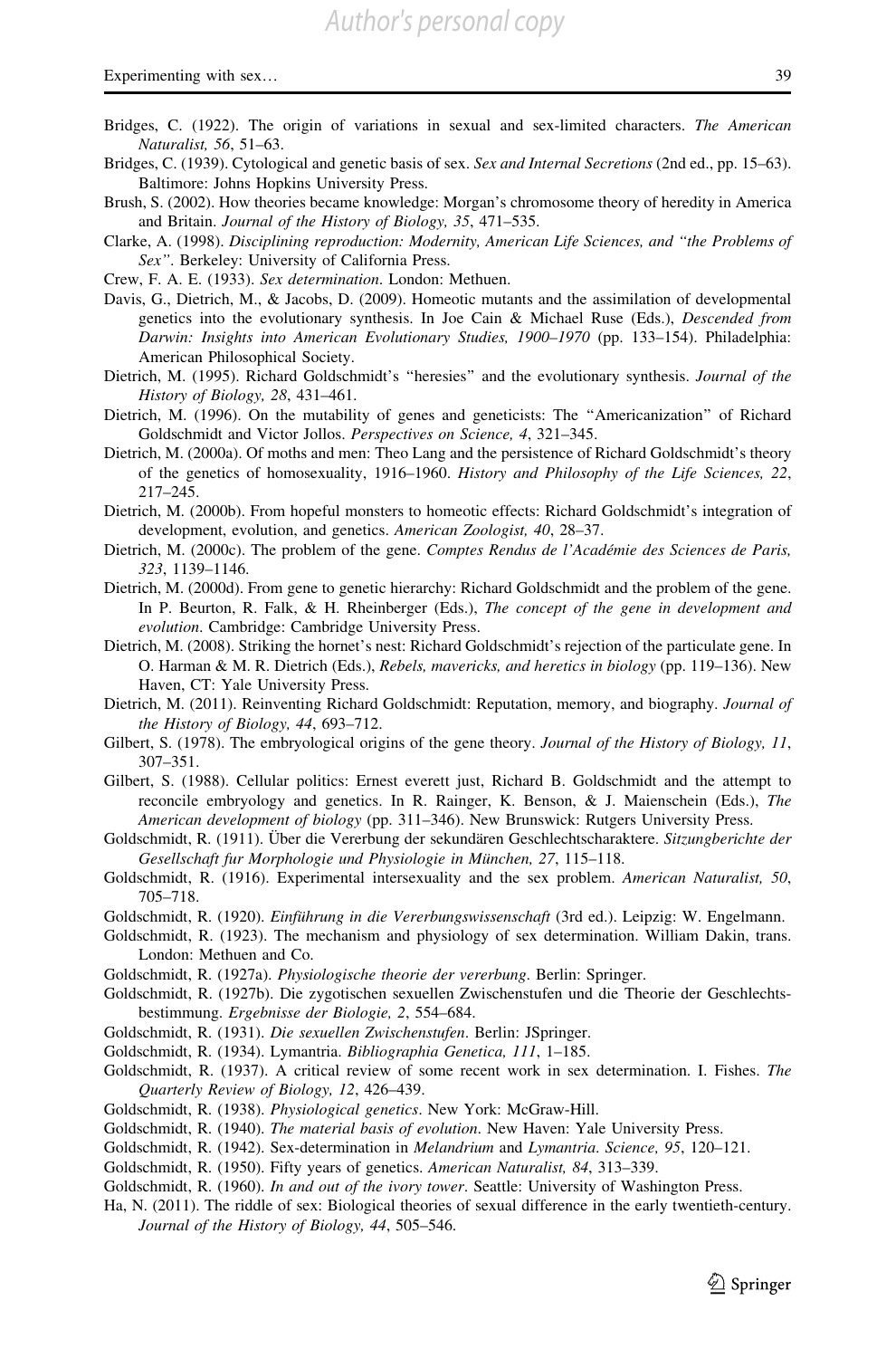- <span id="page-20-0"></span>Harwood, J. (1993). Styles of scientific thought: the german genetics community, 1900–1933. Chicago: University of Chicago Press.
- Herrn, R. (1995). On the history of biological theories of homosexuality. In J. De Cecco & D. Parker (Eds.), Sex, cells, and same sex attraction (pp. 31–56). New York: Haworth Press.
- Hopwood, N. (2011). Approaches and species in the history of vertebrate embryology. Methods in Molecular Biology, 770, 1–20.
- Hori, H. (2011). A glance at the past of medaka fish biology. In K. Naruse, M. Tanaka, & H. Takeda (Eds.), Medaka: A model for organogenesis, human disease, and evolution (pp. 1–16). Dordrecht: Springer.
- Iida, K. (2009). Practice and politics in Japanese science: Hitoshi Kihara and the formation of genetics as a discipline. Journal of the History of Biology, 43, 529–570.
- Iida, K. (2015). Genetics and ''Breeding as a Science'': Kihara Hitoshi and the Development of genetics in Japan in the first half of the twentieth century. In D. Philips & S. Kingsland (Eds.), New perspectives on the history of the life sciences and agriculture (pp. 439–458). New York: Springer.
- Ishiwara, M. (1917). Medaka no taishoku no iden ni tsuite (On the inheritance of body colors in the medaka, Oryzias latipes). Mitteilungen aus der medizinischen Fakultät Kyushu, 4, 43–51.
- Kingsland, S. (2009). Maintaining continuity through a scientific revolution: A rereading of E. B. Wilson and T. H. Morgan on sex determination and Mendelism. Isis, 98, 468–488.
- Kinoshita, M., Murata, K., Naruse, K., & Tanaka, M. (2009). History and Features of Medaka., Medaka: Biology, management, and experimental protocols Ames, IA: Wiley.
- Klöppel, U. (2010). XX0XY ungelöst. Hermaphroditismus, Sex und Gender in der deutschen Medizin. Eine historische Studie zur Intersexualität. Bielefeld: Transcript.
- Kohler, R. (1993). *Drosophila*: A life in the laboratory. Journal of the History of Biology, 26, 281–310.
- Kohler, R. (1994). Lords of the fly: Drosophila genetics and the experimental life. Chicago: University of Chicago Press.
- Komai, T. (1958). Tatuo Aida, Geneticist. Science, 127, 1327.
- Littlefield, C. L. & Bryant, P. J. (1980). Views on sex determination, In Leonie P (Ed.) Richard Goldschmidt: Controversial geneticist and creative biologist, Experientia Supplementum 35, (pp 49–63)
- Maienschein, J. (1984). What determines sex?: A study of converging approaches. Isis, 75, 457–480.
- Maienschein, J. (1991). Transforming traditions in American Biology, 1880–1915. Baltimore: Johns Hopkins University Press.
- Morgan, T. (1910). Sex limited inheritance in Drosophila. Science, 32, 120–122.
- Morgan, T. (1926). Results relating to chromosomes and genetics. The Quarterly Review of Biology, 1, 186–211.
- Morgan, T. (1939). Calvin Blackman Bridges. Science, 89, 118–119.
- Morgan, T. (1940). Biographical Memoir of Calvin Blackman Bridges, 1889–1938. Biographical Memoirs of the National Academy of Sciences, 22, 29–48.
- Onaga, L. (2015). More than metamorphosis: The silkworm experiments of Toyama Kametaro and his cultivation of genetic thought in Japan's sericultural practices, 1894–1918. In D. Philips & S. Kingsland (Eds.), New perspectives on the history of the life sciences and agriculture (pp. 415–437). New York: Springer.
- Oudshoorn, N. (1994). Beyond the natural body: An archeology of sex hormones. New York, NY: Routledge.
- Pueckert, D. (1987). The Weimar Republic: The Crisis of Classical Modernity. New York: Hill and Wang.
- Rheinberger, H.-J. (1992a). Experiment, difference, and writing: I. Tracing protein synthesis. Studies in the History and Philosophy of Science, 23, 305–331.
- Rheinberger, H.-J. (1992b). Experiment, Difference, and Writing: II. The Laboratory Production of Transfer RNA. Studies in the History and Philosophy of Science, 23, 389–422.
- Rheinberger, H.-J. (1997). Toward a History of Epistemic Things: Synthesizing Proteins in the Test Tube. Palo Alto: Stanford University Press.
- Richardson, S. (2011). Sexing the X: How the X Became the "Female Chromosome". Signs, 37, 909–933.
- Richardson, S. (2013). Sex Itself: The Search for Male and Female in the Human Genome. Chicago: University of Chicago Press.
- Richmond, M. (1986). Richard Goldschmidt and sex determination: The growth of German genetics, 1900–1935. Unpublished Ph.D. Dissertation, Indiana University.